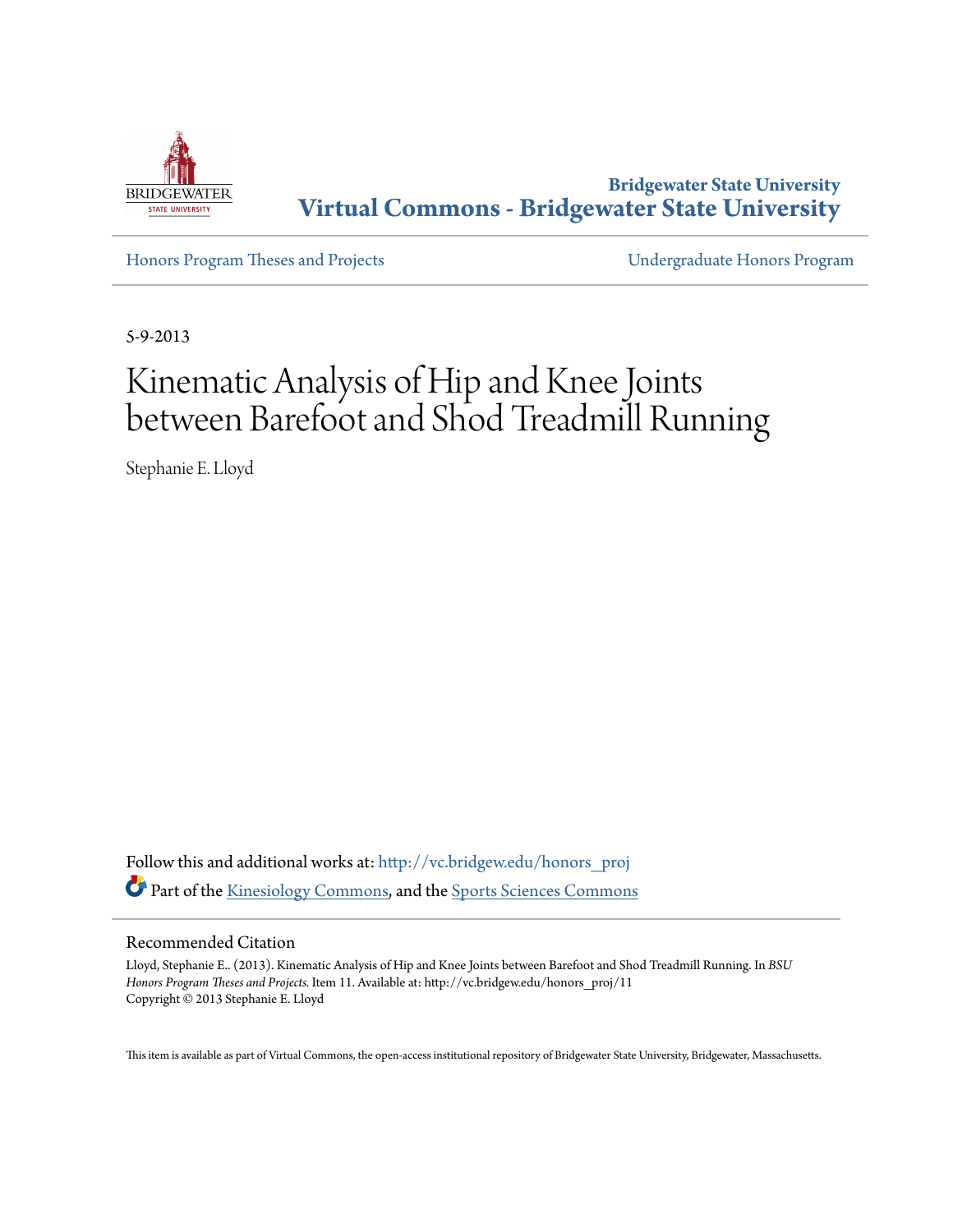Kinematic Analysis of Hip and Knee Joints between Barefoot and Shod Treadmill Running

Stephanie E. Lloyd

Submitted in Partial Completion of the Requirements for Commonwealth Honors in Physical Education

Bridgewater State University

May 9, 2013

Dr. Tong-Ching Tom Wu, Thesis Director Dr. Edward A. Braun, Committee Member Dr. Pamela Russell, Committee Member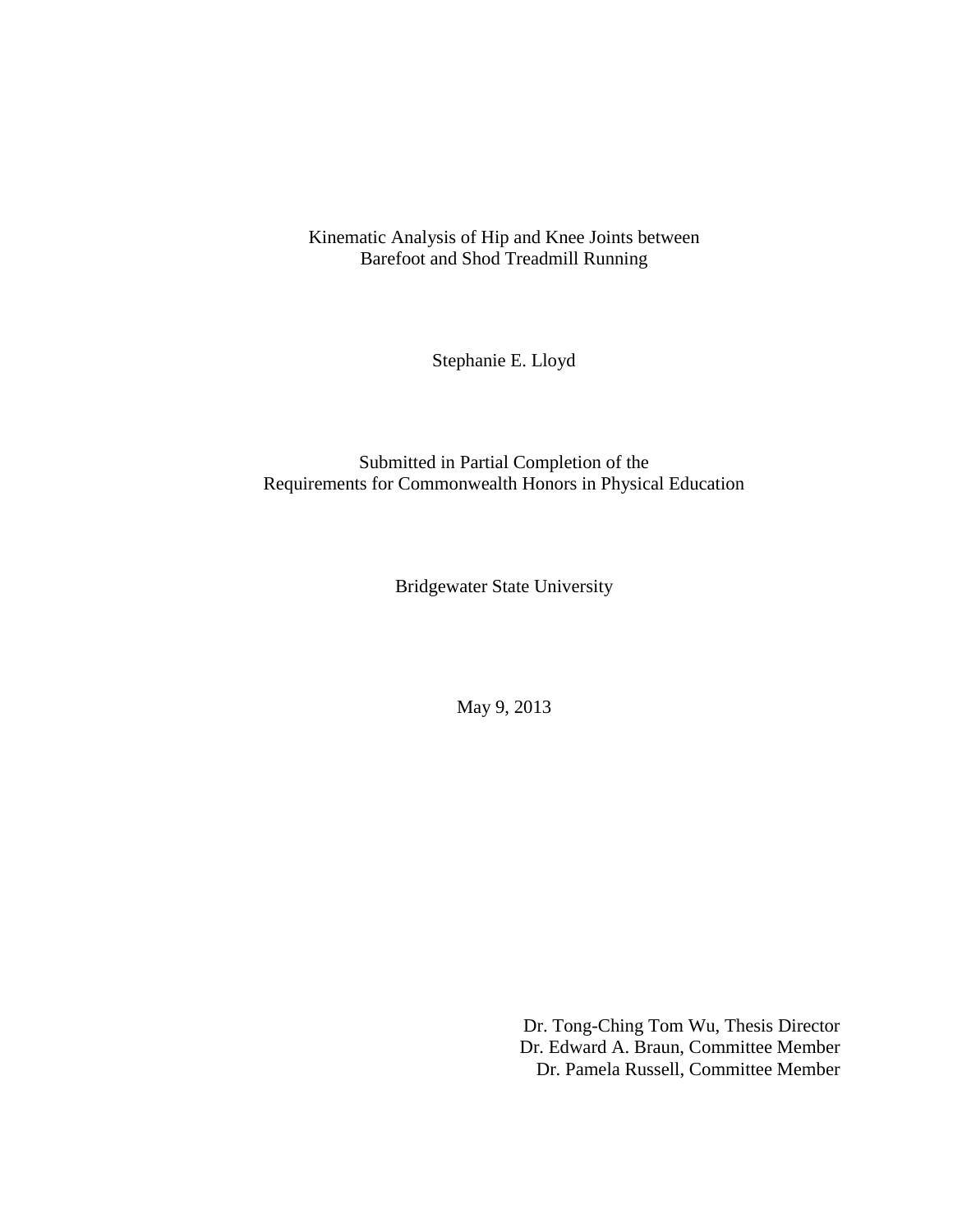| Section | Page |
|---------|------|
|         |      |
|         |      |
|         |      |
|         |      |
|         |      |
|         |      |
|         |      |
|         |      |
|         |      |
|         |      |
|         |      |
|         |      |
|         |      |
|         |      |
|         |      |
|         |      |
|         |      |
|         |      |

## Table of Contents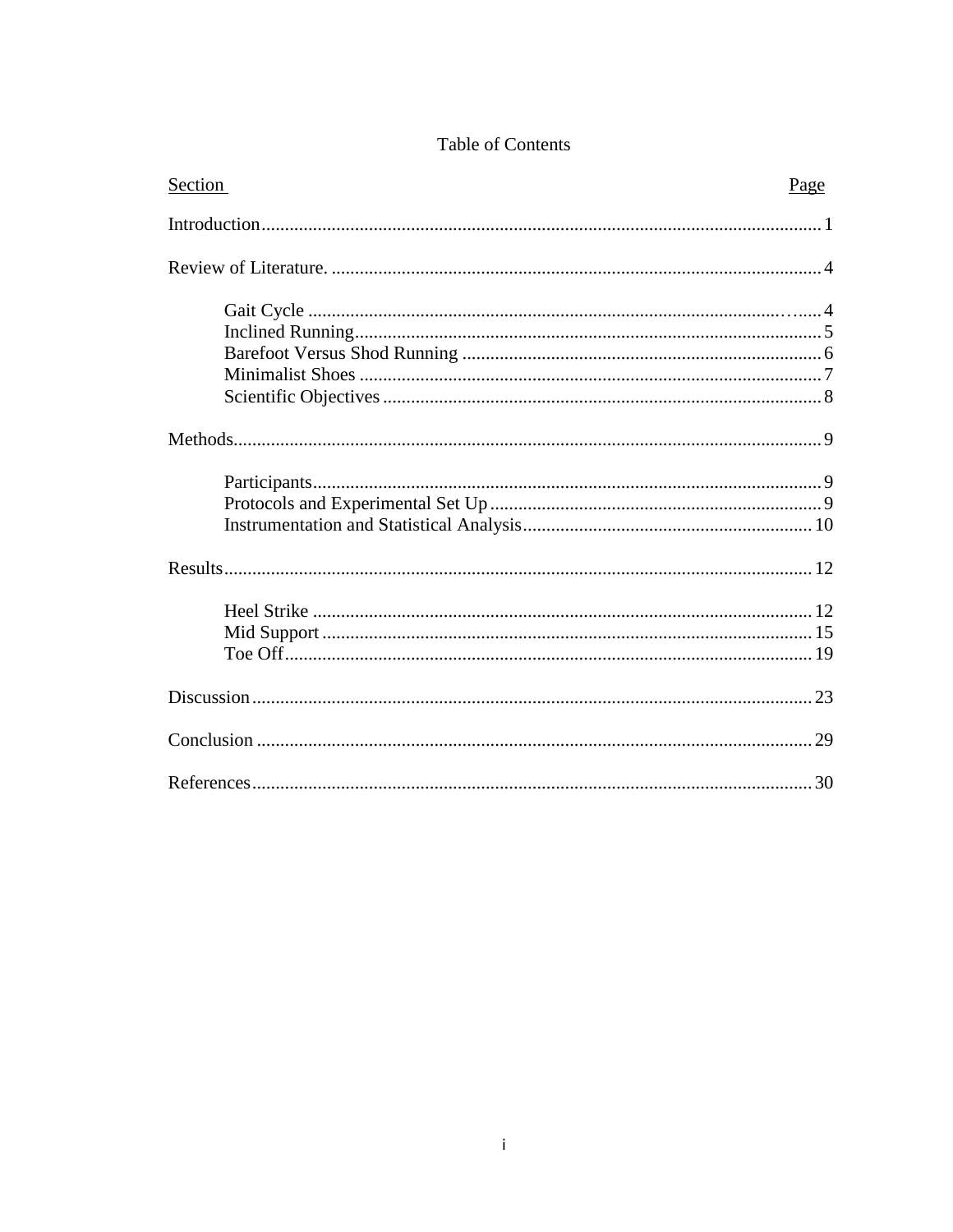# Table of Figures

| Figure 1. Shod mid support phase of gait with reflective markers10 |  |
|--------------------------------------------------------------------|--|
|                                                                    |  |
|                                                                    |  |
|                                                                    |  |
|                                                                    |  |
|                                                                    |  |
|                                                                    |  |
|                                                                    |  |
|                                                                    |  |
|                                                                    |  |
|                                                                    |  |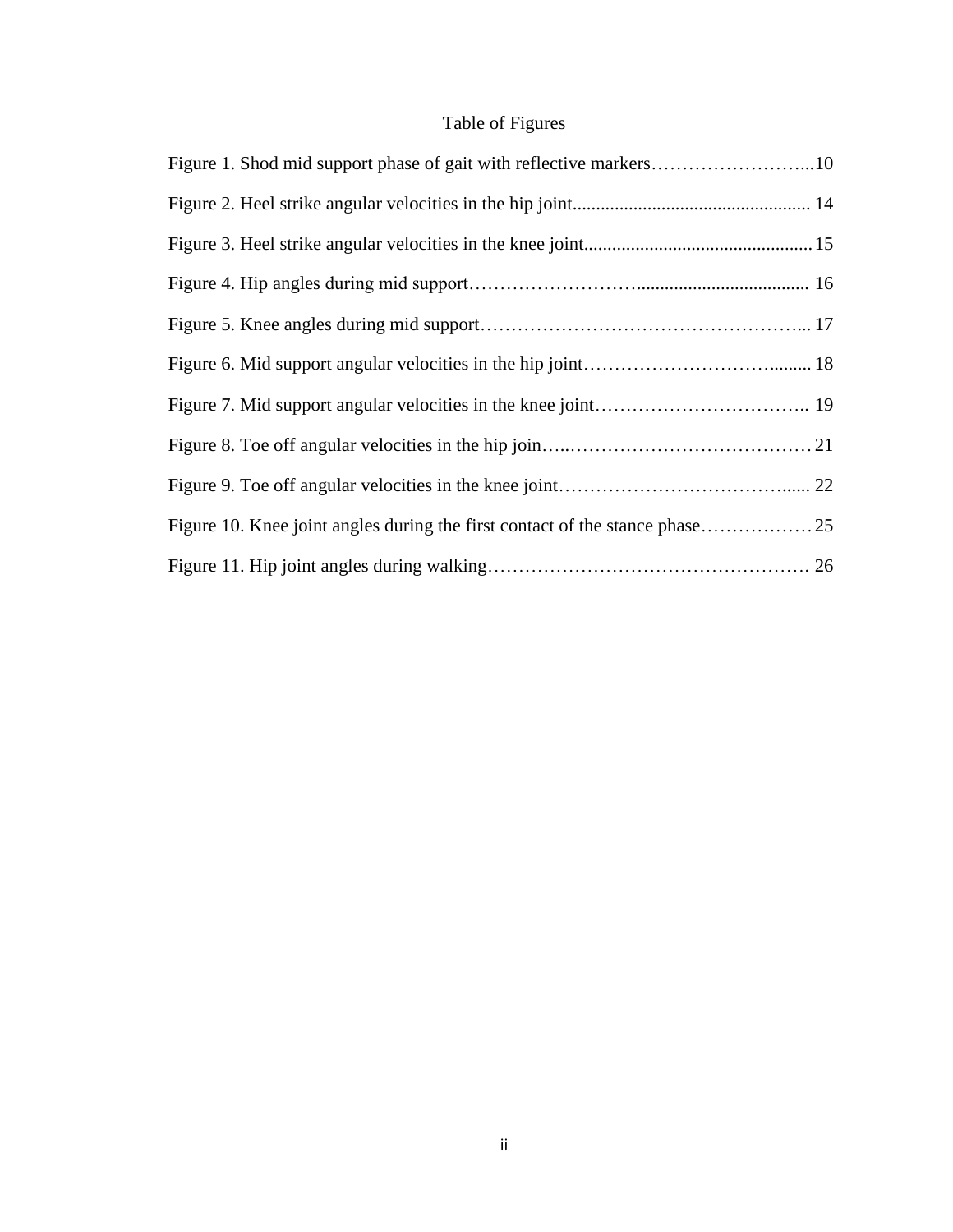## List of Tables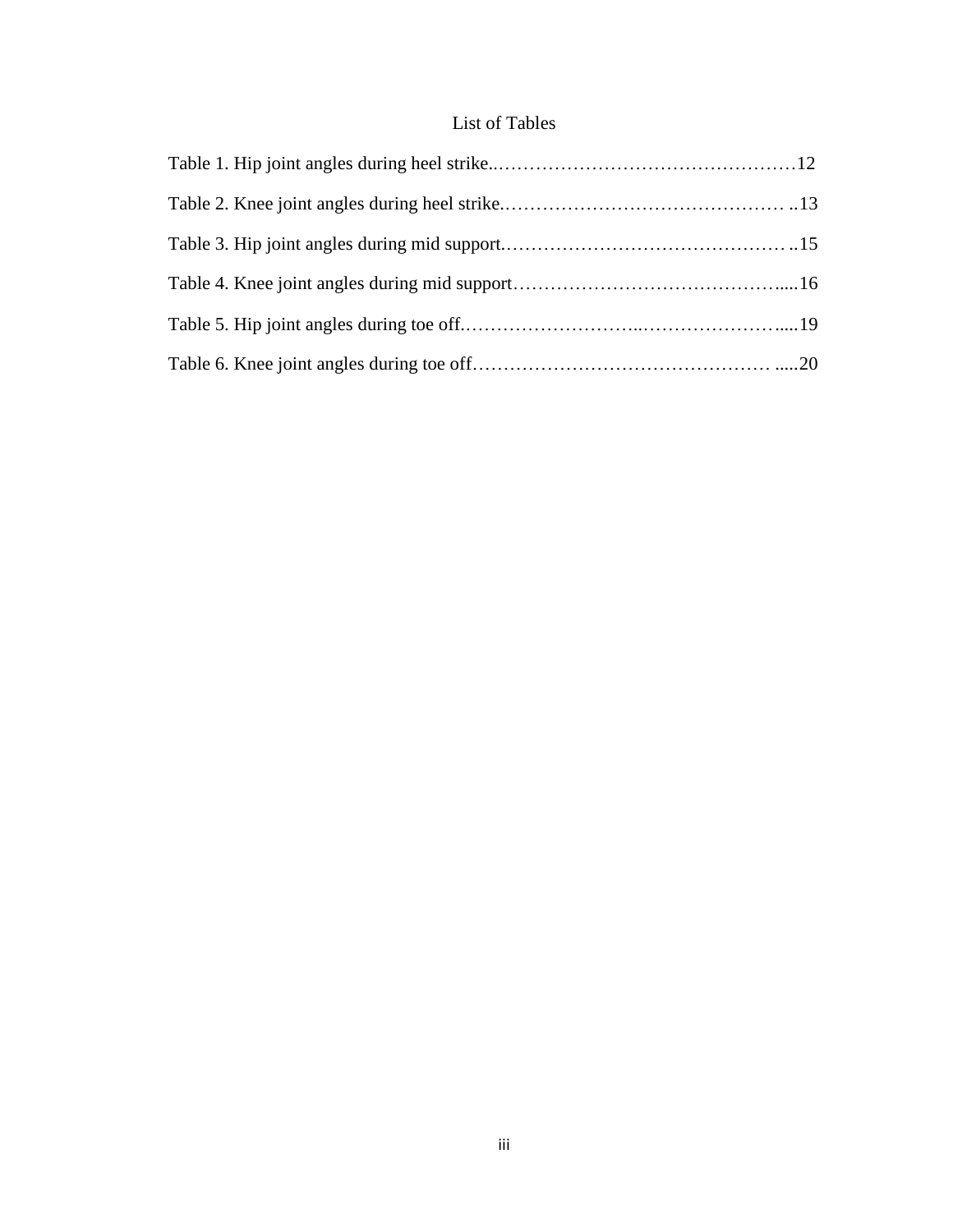#### **Abstract**

Running shoes have recently been designed to mimic barefoot walking or running, and they are marketed with promises that runners will benefit from the effects of barefoot running. Studying gait analysis with particular running shoes is extremely important because the ankle and foot serve as the foundation of structural balance, support, and propulsion. In this study, the knee and hip joint motions will be addressed while wearing Vibram FiveFinger and Nike Free Run shoes, which are designed to imitate barefoot running while providing protection from the elements. The purpose of this current study was to investigate the movement kinematics in the hip and knee joint while running on the treadmill at 0%, 4%, and 8% inclines in the barefoot condition as well as in Nike Free Run and Vibram FiveFinger shoes. Five experienced distance runners with a heel strike landing style in the traditional cushioned shoe were selected to participate in the study. During the testing each participant ran at 3.0 m/s on a slope of 0%, 4% and 8% in all three types of footwear. A two-way repeated measures ANOVA test was conducted at  $\alpha = 0.05$  followed by a t-test with a Bonferroni adjustment if a significant difference was found. The results of the study showed a significant difference in slope was observed between the 0% incline and the 8% incline during the heel strike phase in the hip joint and the mid support phase of the knee joint, and a significant difference in footwear was found between the barefoot and Nike shoe during the mid support phase of gait in the hip joint. Also during the mid support phase of gait, a significant difference was found between the barefoot and Nike shoe as well as the Vibram and Nike shoe in the knee joint. No significant differences were found when comparing shoe or slope in regards to angular velocity in both hip and knee joints. The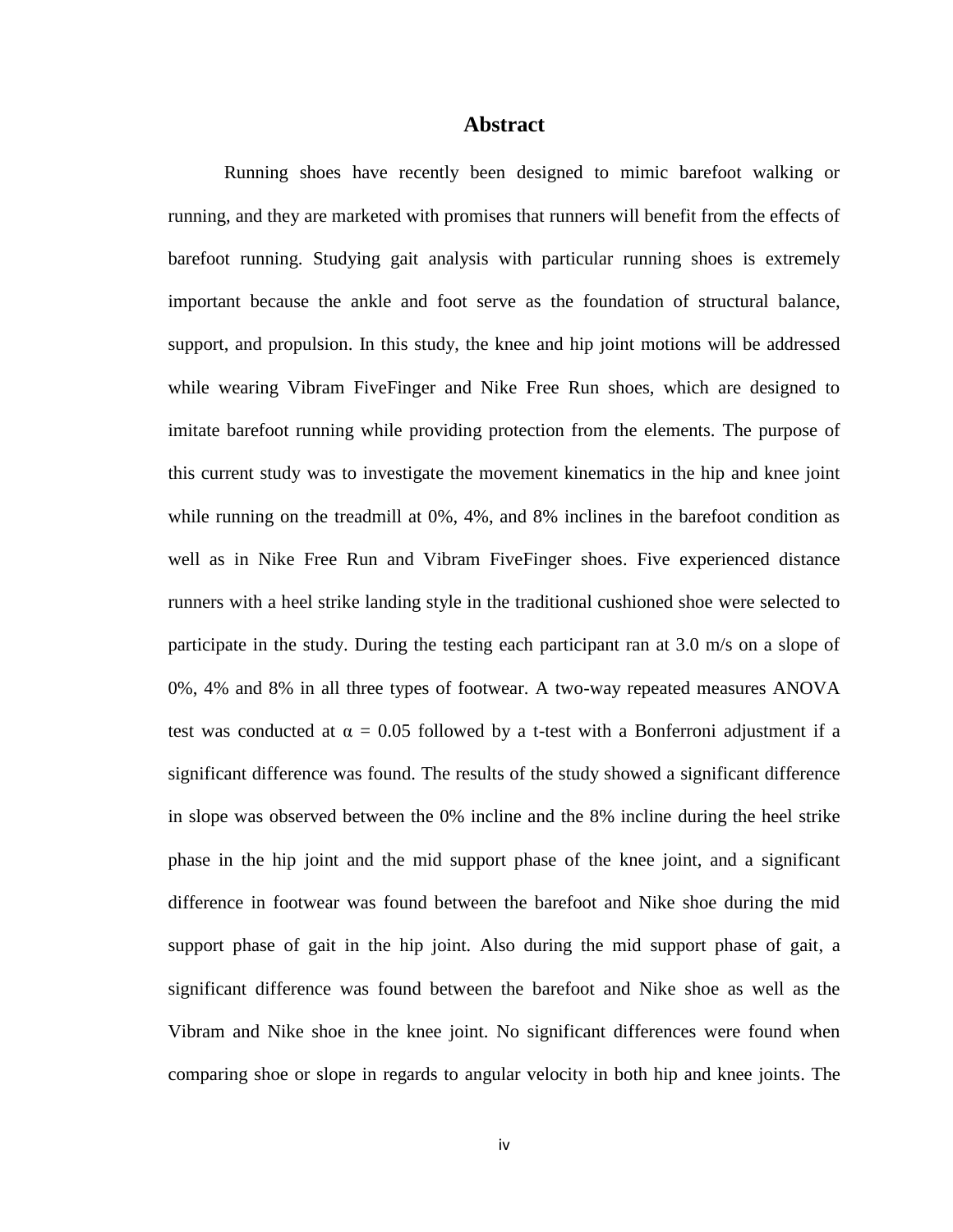findings of this study show that when looking at the phases of the gait cycle, the mid support phase of gait is the most crucial phase of gait. The toe off phase was found to be the least important phase of gait to be examined. Running slope is important because the slope can affect the running kinematics when the gradient is substantial (0% to 8%). It is critical that when developing new footwear that the mid support phase should be the most important phase of gait to be examined, particularly in respect to the knee joint.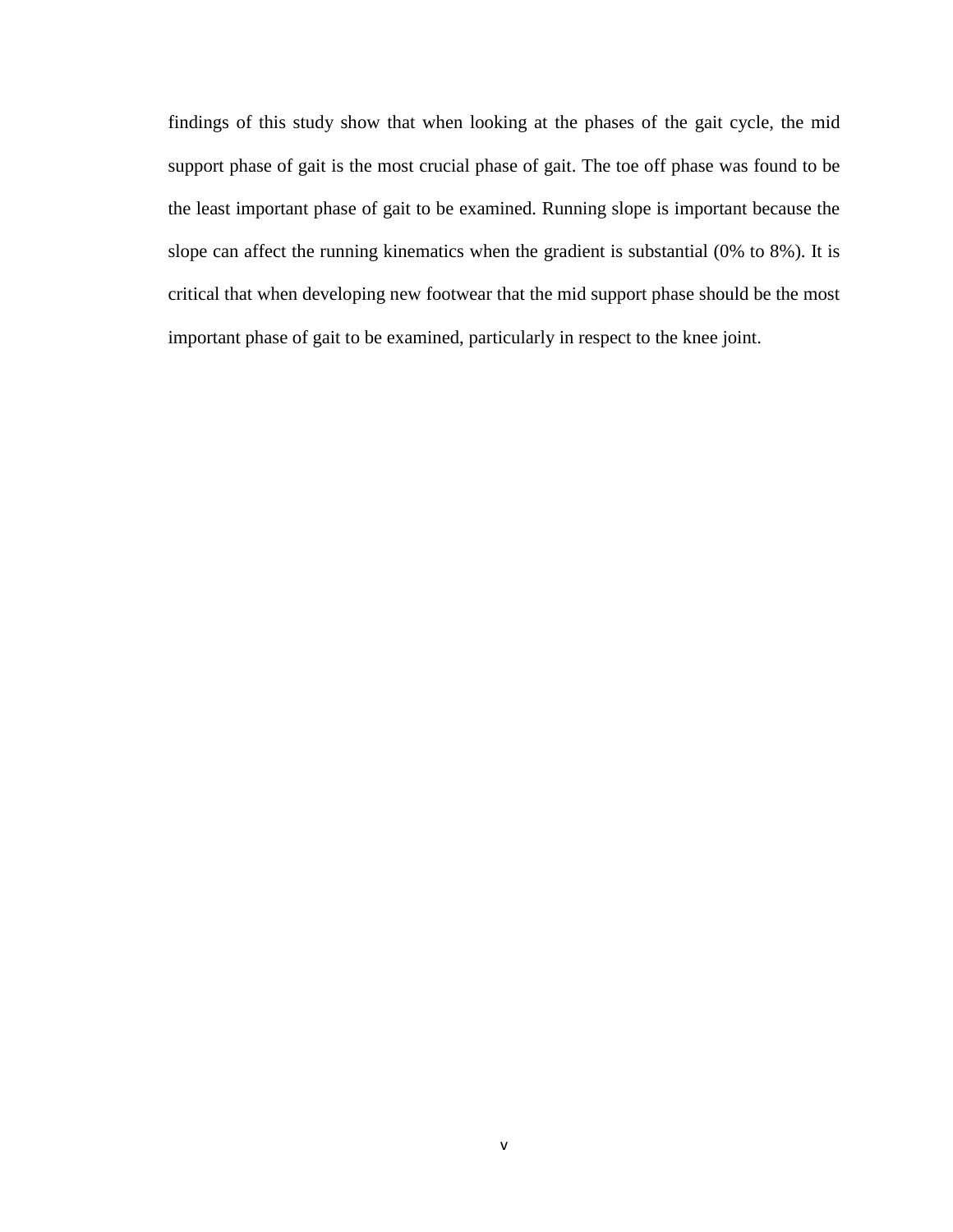Although humans have been walking and running for millions of years, the majority of people ran barefoot or in minimalist footwear until the 1970's. Barefoot running has recently become a fad in the past few years, but is it really considered an innovative way to run when humans' ancestors have been running barefoot for centuries? When studying human gait, researchers can learn a tremendous amount simply by studying our human ancestors' movement mechanics. It is important to keep in mind that it is incorrect to consider barefoot running a fad or even intrinsically dangerous (Lieberman, 2012).

Lieberman (2012) relies on the evolution of the human race in order to point out what should be obvious ideas. First, Lieberman (2012) makes the observation that there is no such thing as barefoot running shoes, because how could one be considered barefoot if they are wearing footwear, no matter how minimalistic. Second, Lieberman (2012) states that while studying the kinematics of running, one should focus on how one runs, as opposed to what is on one's feet. It is noted that what is on one's feet may affect how one runs; however, Lieberman focused mainly on the evolution of human gait, which is important in understanding the mechanics of running.

Lieberman (2012) states three novel consequences of wearing running shoes in relation to injury. The first claim he makes is that shoes limit proprioception. Proprioception is important while running because it provides the individual with feedback that increases stability and in turn decreases risk of injury. When running shod, the sensory feedback areas of the feet are covered, which decreases the sensation in the foot and prohibits the body to sense possible dangers on the ground below it.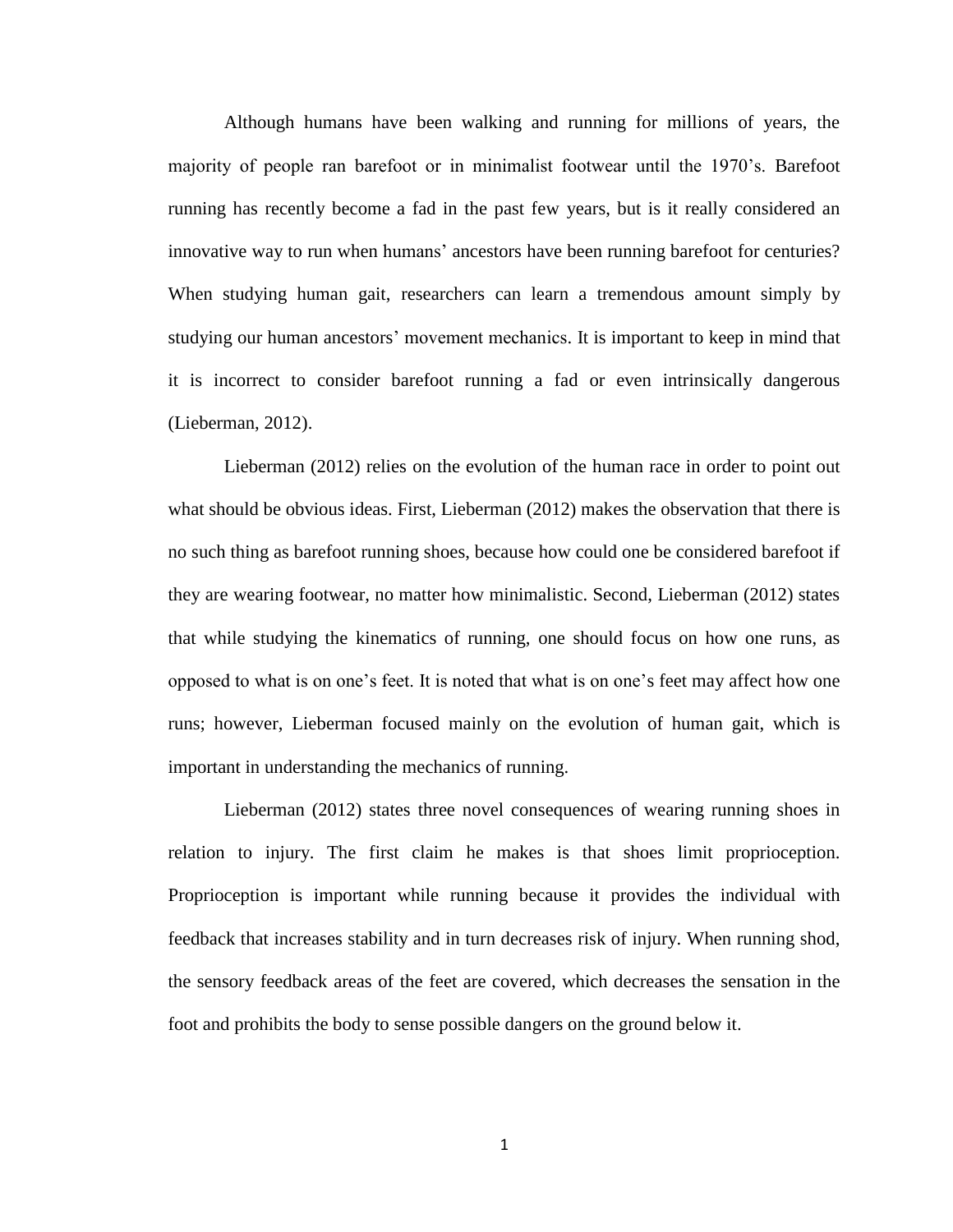The next claim made is that modern shoes with cushioning and support may either force or promote a running pattern that is not common to habitual barefoot runners (Lieberman, 2012). The human body has adapted over millions of years to perform barefoot, so why should this natural instinct be forbidden. Lieberman (2012) notices that individuals may be receiving more injuries by wearing shoes, as opposed to running barefoot. While this seems like a logical claim, Nigg (2009) rejects it because there is not enough evidence to support that people running barefoot will have fewer injuries than people running shod. While it was natural for humans to walk and run barefoot, is it still natural for people of the  $21<sup>st</sup>$  century to follow this notion?

The third claim made by Lieberman (2012) is that running shoes may cause weak and inflexible foot development in today's lifestyle. Well cushioned shoes with arch support and stiff soles designed to control pronation and supination prevent the muscles and bones of the foot from adapting to natural foot stresses (Lieberman, 2012). When shoes are highly supportive, the muscles in the lower extremity have a lighter load; therefore, they do not adapt to strenuous activity while wearing footwear. A weakened state of muscle in the foot prohibits the foot from stabilizing itself to the best ability. Some running injuries may be prevented with a strong and flexible foot to control pronation and other harmful foot movements (Lieberman, 2012). Jones, Barton, and Morrissey (2012) have also found increased strength of the intrinsic musculature of the foot while running barefoot. Jones et al. (2012) argued some modern footwear can act as a cast that causes intrinsic muscles to weaken gradually. With less confirmation of this idea, Nigg (2009) has found that there is indirect evidence that barefoot running strengthens muscles crossing the ankle joint. Nigg (2009) also argues there are energetic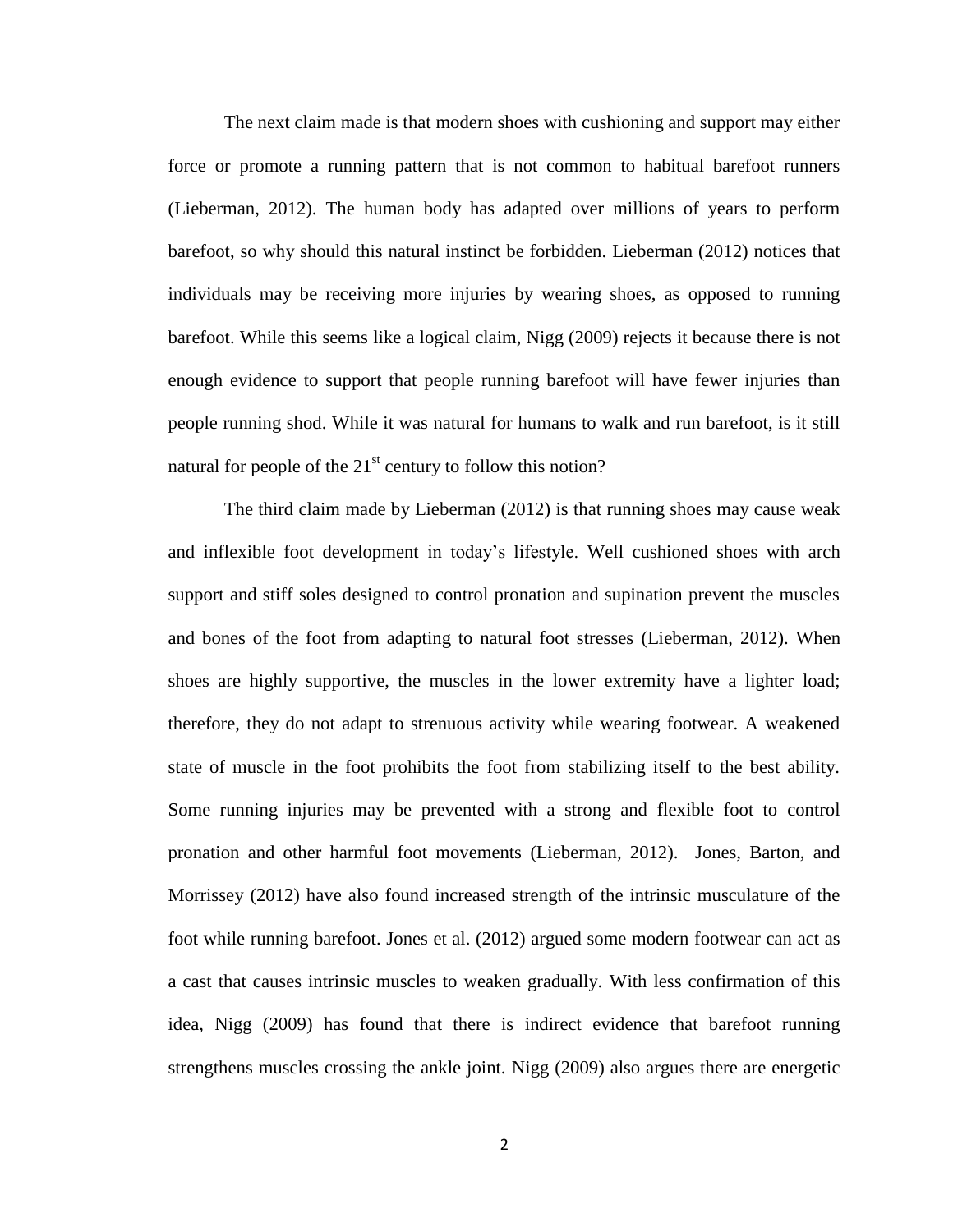advantages of barefoot running, but there is no evidence that barefoot running would prevent or enable running injuries. Although there are many researchers who have seen an increase in muscle mass during barefoot running, more research is needed to directly support this hypothesis.

More research is needed in the up and coming area of barefoot running. It is astonishing that something as natural and innate as running barefoot can be so under researched in today's fitness world. While barefoot running has been around for millions of years, the fitness world uses it as a marketing strategy without really knowing the benefits or consequences. The purpose of this current study was to investigate the movement kinematics in the hip and knee joint while running on the treadmill at 0%, 4%, and 8% inclines in the barefoot condition as well as in Nike Free Run and Vibram FiveFinger shoes.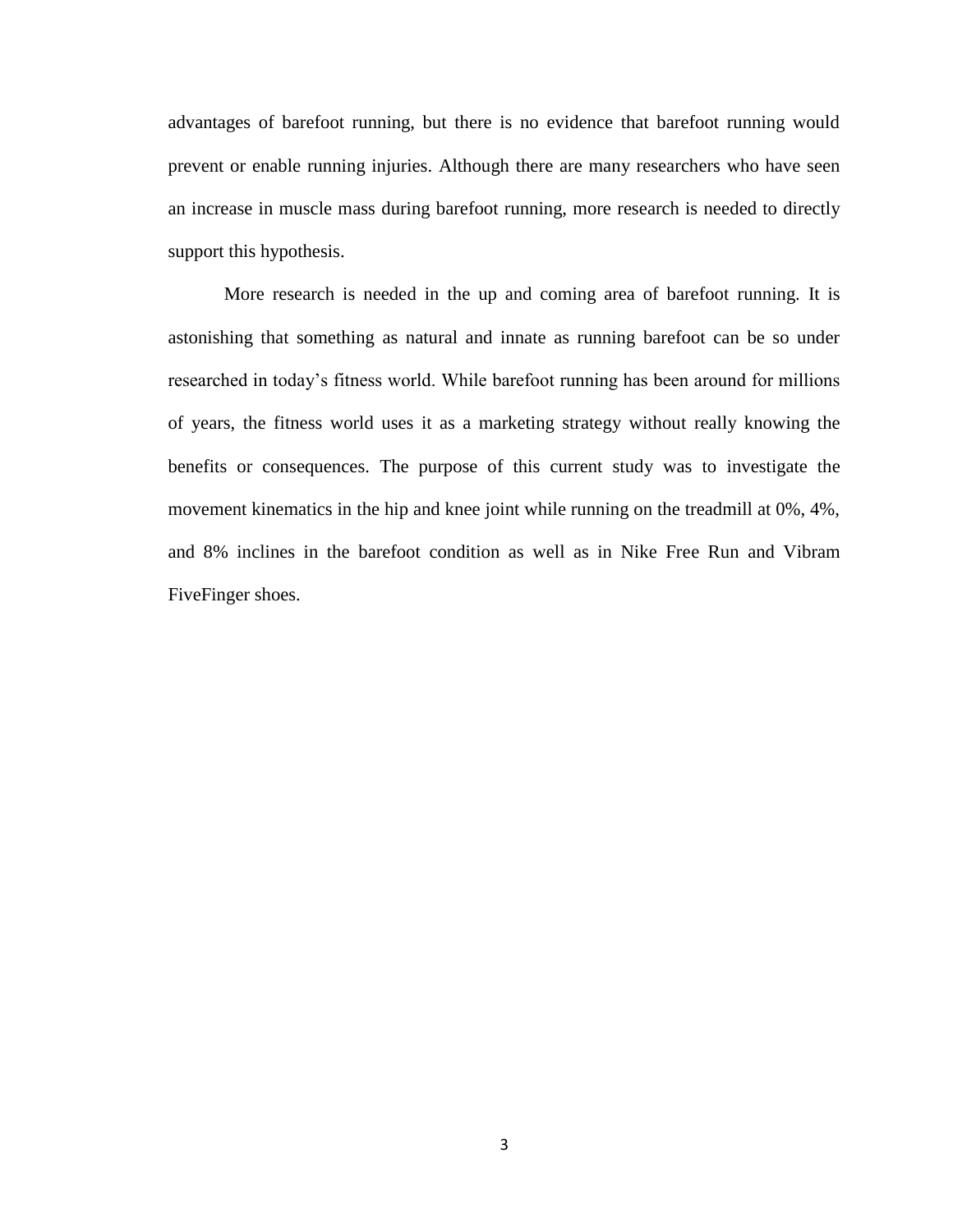#### **Review of Literature**

#### **Gait Cycle**

The phases of human gait include the stance phase and the swing phase. The stance phase accounts for 60% of the human gait cycle, and it is generally categorized by the time period when the foot is in contact with the ground. The swing phase accounts for the rest of the 40% of the human gait cycle, and it is defined as the period of time where the foot is not in contact with the ground. For the purposes of this study, the part of the gait cycle which was focused on was the stance phase.

The stance phase in human gait starts when the heel strikes the ground until the toe leaves the ground. The stance phase can be divided into events which include heel strike, foot flat, midstance, heel off, and toe off. Heel strike is the initial contact of the heel with the ground. Foot flat is the time frame when the full foot contacts the ground. Midstance is defined as the body weight being directly over the supporting leg. Heel off is the period when the heel lifts off the ground. Finally, toe off is the last remaining contact of the foot being removed from the ground. The stance phase is important to research in biomechanics because it comprises the majority of the gait cycle, as well as it is the only time period in which the foot contacts the ground (Levangie & Norkin, 2001).

Winter (1980) defines the purpose of the stance phase as the lower extremity resisting collapse and then extending to push-off from the ground. Flexion of the knee, ankle, and hip is required for the collapse, subsequently followed by the extension of the knee, ankle, and hip to push-off (Winter, 1980). In a study of 24 subjects walking at a fast, natural, and slow cadence, and 9 patients with various knee and hip issues, Winter (1980) found that runners experienced variability in the knee and hip throughout the stance phase. This variability was seen at the various joint angles as well as the moments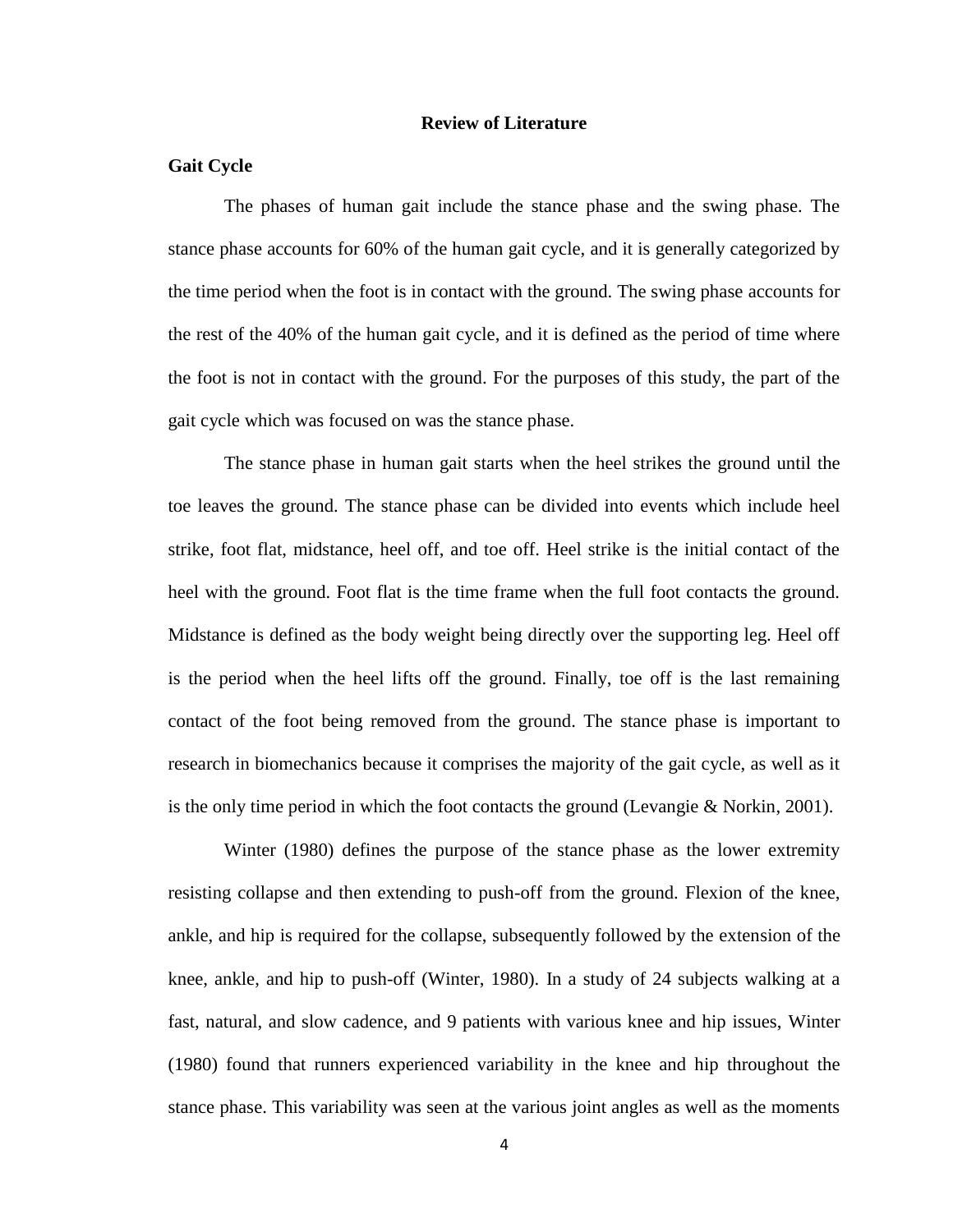of force at these individual joints. This research is relevant to the current study because by measuring the degree of hip and knee movement while running, researchers can determine the timing of collapse and push-off of the stance phase.

The stance phase is crucial to this study because it is a phase of gait where injury is prevalent. Stanton and Purdham (1989) found that hamstring injuries occur in the late swing and early stance phase of sprinting. It is unknown if the same injuries are as prevalent in running as opposed to sprinting. Besier, Lloyd, Cochrane, and Ackland (2001) also have found that there is an external flexion and extension load at the knee joint during running and cutting. In the research of Besier et al. (2001), 11 healthy males were studied during running, sidestepping and cutting. A force plate and a kinematic model were used to determine the loads at the knee joint during the stance phase. An external flexion movement at the knee joint was captured, which is believed to put ligaments, especially the anterior cruciate ligament, prone to injuries particularly between knee flexion angles of 0° and 40° (Besier et al., 2001). The importance of the stance phase in running is directly correlated to decreasing the risk of running injuries.

#### **Inclined Running**

Knowledge of the mechanics of running on an incline is important because it examines adaptive gait control mechanisms the body endures while on a slope (Telhan et al., 2010). Studying sloped running also allows researchers to examine the changes in mechanics of the lower extremity and possibly determine risk factors of injuries. Sloped running is important in modern society because uphill and downhill gradients are common to competitive races such as cross-country competitions and marathons (Padulo et al., 2012). If research allows runners to understand how slope affects running mechanics, an athlete may be able to improve their overall performance.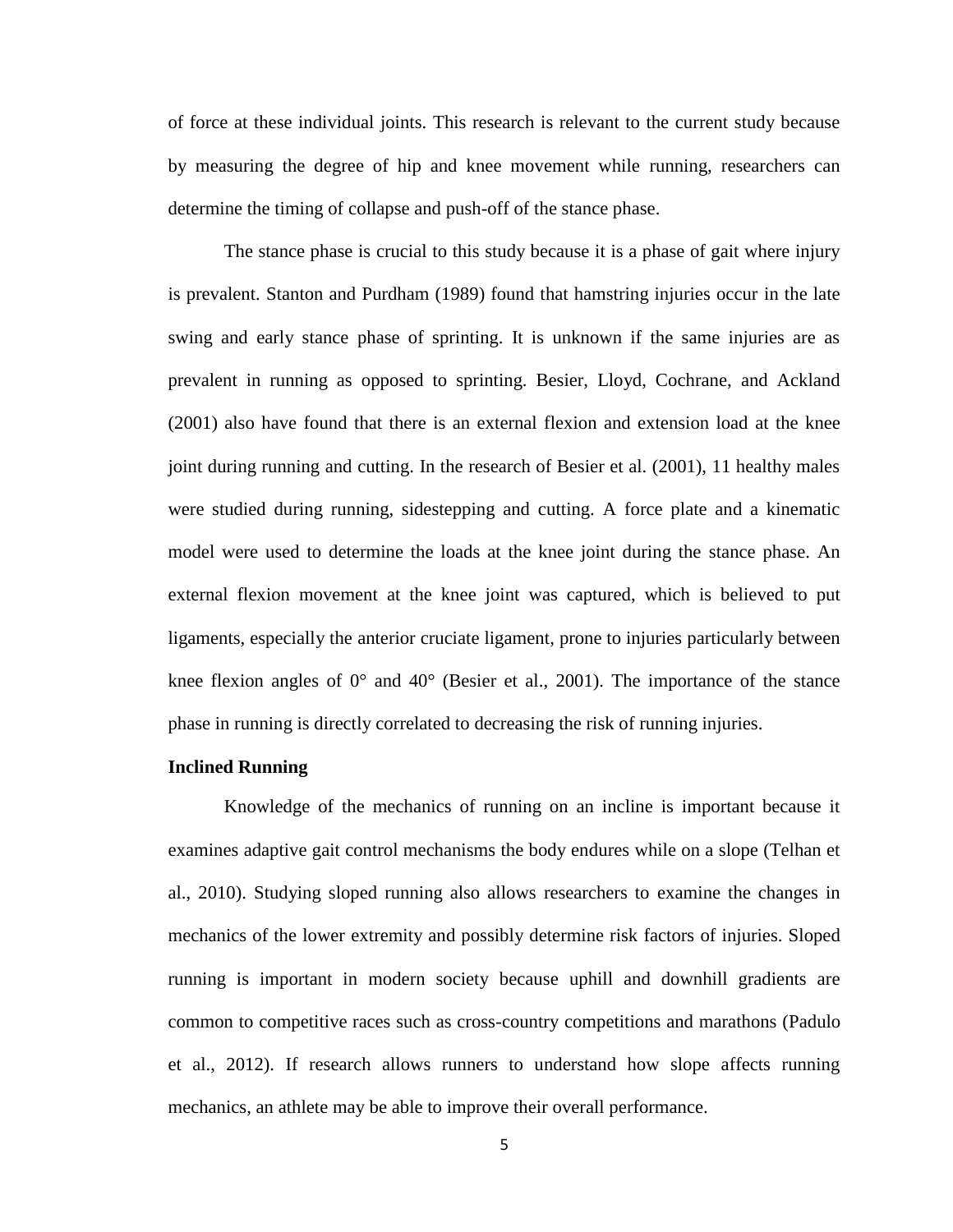Padulo et al. (2012) studied 65 male marathon runners at slopes of 0%, 2%, and 7% at iso-efficiency speed on the treadmill. The parameters measured in this study were step length, flight time, step frequency, contact time, and heart rate. All of these parameters play a role in an athlete's performance. The results of this study indicated that step length, flight time and step frequency decreased in respect to the increasing treadmill gradient (Padulo et al., 2012). This is important to the current study because with the decrease in step length, flight time and step frequency, a change in hip and knee joint motion would be expected. To decrease step length and flight time, it is expected that hip and/or knee extension would also be decreased.

Telhan et al. (2010) tested nineteen healthy young runners on the treadmill at a speed of 3.13 m/s at a 4% decline, level, and a 4% incline. In relation to this study, Telhan et al. (2010) examined the lower extremity joint movements at a similar speed and incline. The results of Telhan et al. (2010) indicated that moderate changes in slope had a minimal effect on ankle, knee, and hip joints kinetics at a constant velocity. It was concluded that both level ground running and moderately sloped running were considered safe in terms of maintaining similar joint angles at 3.13 m/s.

#### **Barefoot Versus Shod Running**

Although human ancestors have been running barefoot for years, running in shoes has only been a trend since the 1970's when well-cushioned heels, arch support and a stiff sole was created (Lieberman, 2012). For the purpose of this study, shod is defined as wearing shoes on the feet, whether they are minimal or well cushioned. Griffiths (2012) classifies running shoes into three categories: motion control, stability, and neutral or cushioned shoes. With the up and coming trend of barefoot shoes such as Vibram's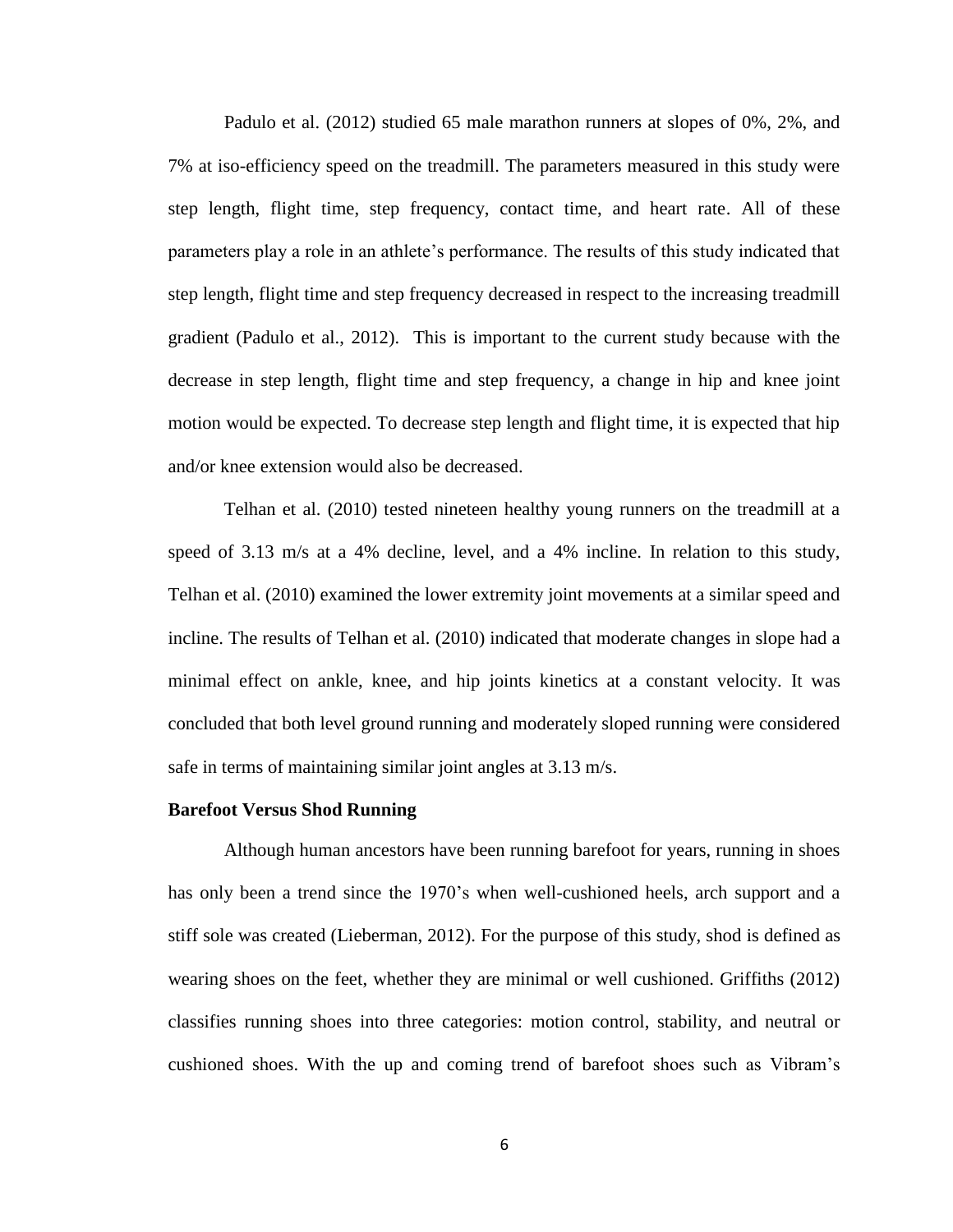FiveFinger shoe, it may be necessary to add a category to Griffith's list for minimalist shoes.

While it would be cost effective to run barefoot nowadays, researchers say that there may not be enough evidence to switch to barefoot running yet. Jones et al. (2012) believes that while studies of barefoot running may suggest a reduction in running injuries, much research is still needed to make that vast of a conclusion. If one opts out of purchasing an expensive pair of running shoes to go barefoot, a gradual transition is suggested to reduce as many complications as possible such as sudden change in strike pattern, new muscle activation patterns, or overuse injuries.

#### **Minimalist Shoes**

Lieberman (2012) reports that a minimalist shoe may provide an individual with the same mechanics of running as experienced while running barefoot. These similarities include a forefoot striking pattern, lower ground contact time, a lower peak impact force, and an increase in step rate as opposed to the traditional running shoe. The American Council on Exercise (2011) tested 16 healthy, injury free female subjects of the ages of 19 to 25. All of the subjects were considered recreational joggers. After two weeks of running in Vibram's FiveFinger shoe for three times a week for 20 minutes in duration, The American Council on Exercise (2011) found that all of their subjects were heel strikers when they wore neutral running shoes, but when wearing Vibram's FiveFinger barefoot running shoes, half of the group switched to a forefoot strike pattern. These individuals who adopted the new forefoot-style foot strike pattern were better suited to absorb the impact forces of running (The American Council on Exercise, 2011). These participants also experienced reduced knee flexion while wearing Vibrams and running barefoot, which is often associated with lower risk of running injury (American Council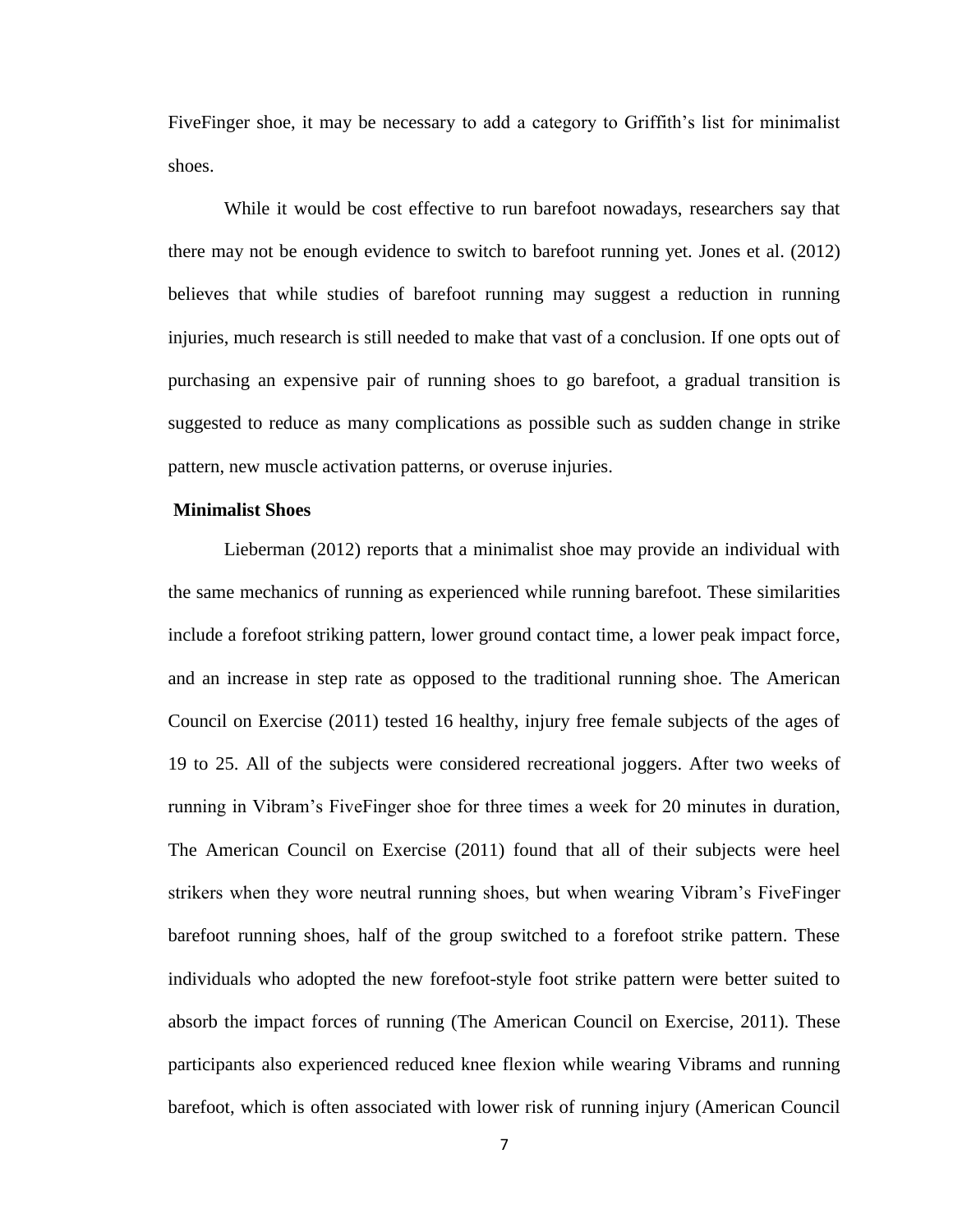on Exercise, 2011). Although many studies find that individuals switch their foot strike pattern from heel strike to forefoot, more research is warranted to determine if this is the case for all minimalist shoes.

#### **Scientific Objectives**

With little research available on the kinematics of running on the treadmill especially at various inclines in various types of footwear, there is a dire need of biomechanical research. This information is relevant because the most common site of lower extremity injuries while running is the knee (Gent et al., 2007). In order to better understand why the knee is so receptive to running injuries, evaluating the range of motion is important. Various types of footwear will also be studied to determine if one type of footwear allows a greater or lesser range of motion at the hip and knee joints. If knee flexion is reduced, there is a possibility that there will be lower injury rates seen according to American Council on Exercise (2011). This study could potentially benefit athletes by educating them on the most appropriate form of footwear. Therefore, the purpose of this study was to examine the hip and knee joint motions among Vibram and Nike minimalist footwear and barefoot running condition while running on different slopes on a treadmill. The researcher hypothesized that there would be significant kinematic differences in range of motion in the hip and knee joints between shod and barefoot conditions on an incline.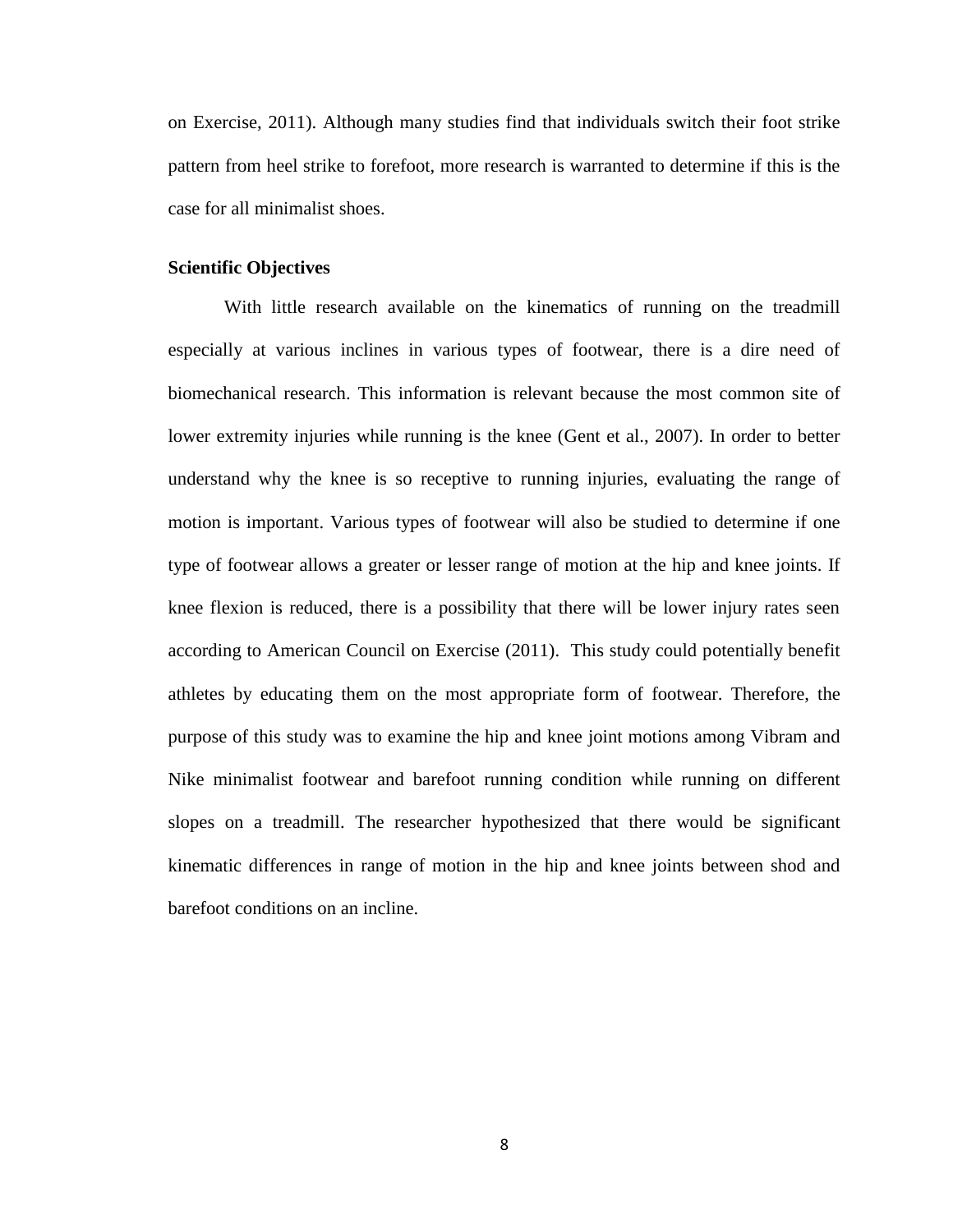#### **Methods**

#### **Participants**

Five participants with a mean age of  $21 \pm 1.0$  years, a mean height of  $1.7 \pm 0.1$  m, a mean mass of 58.8  $\pm$  4.4 kg and a mean running experience of 8.8  $\pm$  1.8 years volunteered to participate in the study. Participants were recruited from the Varsity athletic teams at Bridgewater State University, and they had a minimum of five years of running experience. All participants had a heel strike landing style with traditional cushioned running shoes. Approval from the Institution Review Board (IRB) at Bridgewater State University was obtained prior to the study, and written informed consent was obtained from each participant before the testing. All participants were fully briefed on the study and were able to withdraw from the study at any time without any penalty.

#### **Protocols and Experimental Set Up**

All participants arrived at the Exercise Physiology Laboratory in the Adrian Tinsley Center at Bridgewater State University. Each participant was allowed to warm up with their regular warm up routine on the suspended track for approximately 10 to 15 minutes. After the warm up routine, each participant was given a chance to run in each type of footwear on the treadmill to allow them to feel comfortable with their running shoes. Five joint reflective markers were placed on the right side of the participant at the shoulder (acromion), hip (greater trochanter), knee (lateral epicondyle of femur), ankle (lateral malleolus) and toe (base of fifth metatarsal), Figure 1. During the testing each participant ran 30 seconds at the speed of 3 m/s on each incline treadmill slope of 0%, 4%, and 8% for the Vibram shoe, Nike shoe, and barefoot condition. The running speed of 3 m/s was selected due to its prevalence in a similar previous running research study,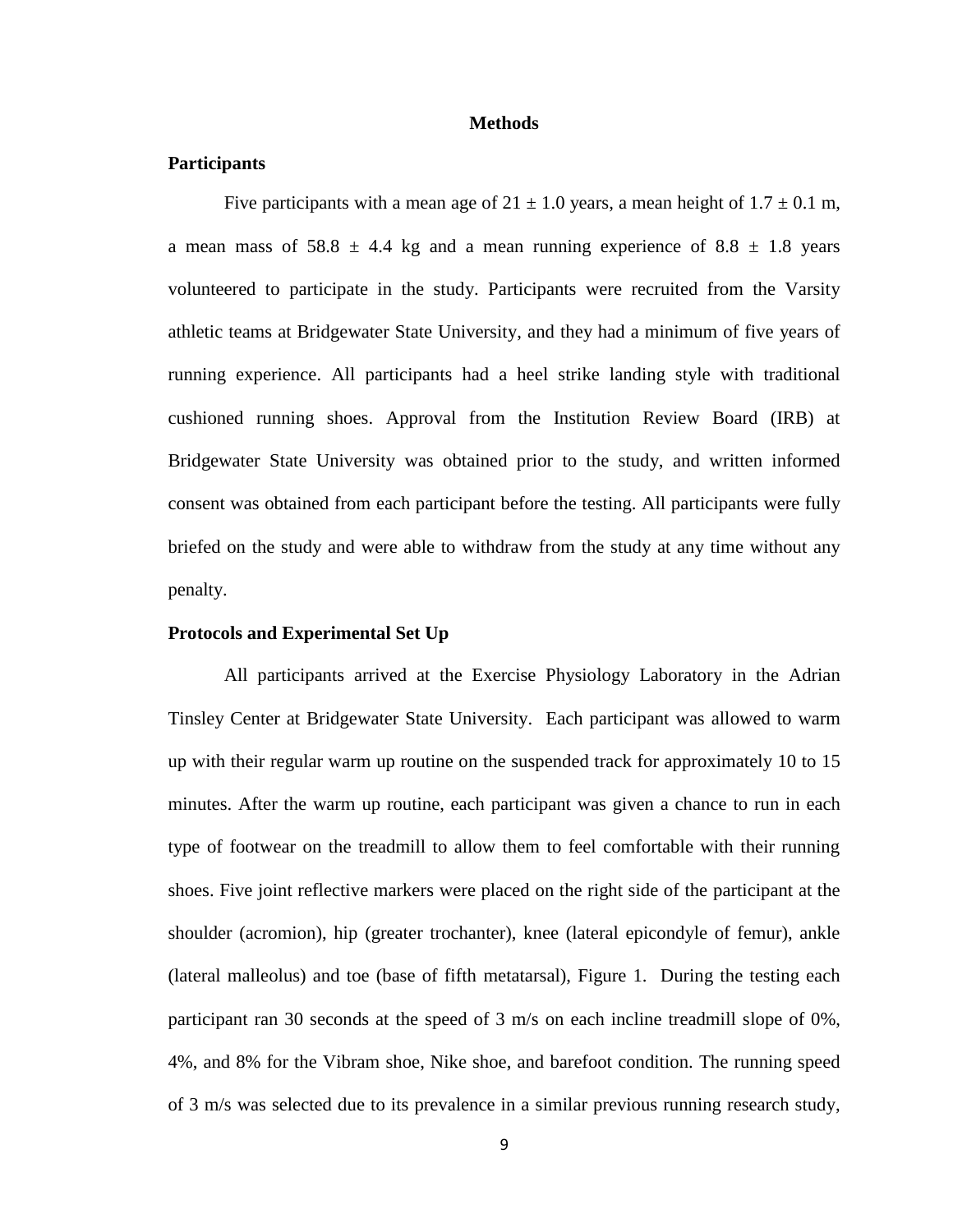which tested similar kinetics (Telhan et al., 2010). Gottschall and Kram (2005) also selected the speed of 3 m/s on the treadmill at inclines of 3°, 6°, and 9°. Participants had three minutes to rest between each incline treadmill slope and five minutes to rest between each type of footwear. The order of the incline treadmill slope and type of footwear were randomized to reduce any order effect. Data collection was concluded in one day for an hour in duration per subject.



*Figure 1*. Shod mid support phase of gait with joint reflective markers at 0% slope (Note: Reflective markers on shoe appear twice due to reflectiveness of footwear).

#### **Instrumentation and Statistical Analysis**

A JVC (model: GR-D371V) video camera was positioned in conjunction with a 650W artificial light to capture the sagittal view of running motion at 60Hz. All video trials were then transferred onto a Bridgewater State University computer in the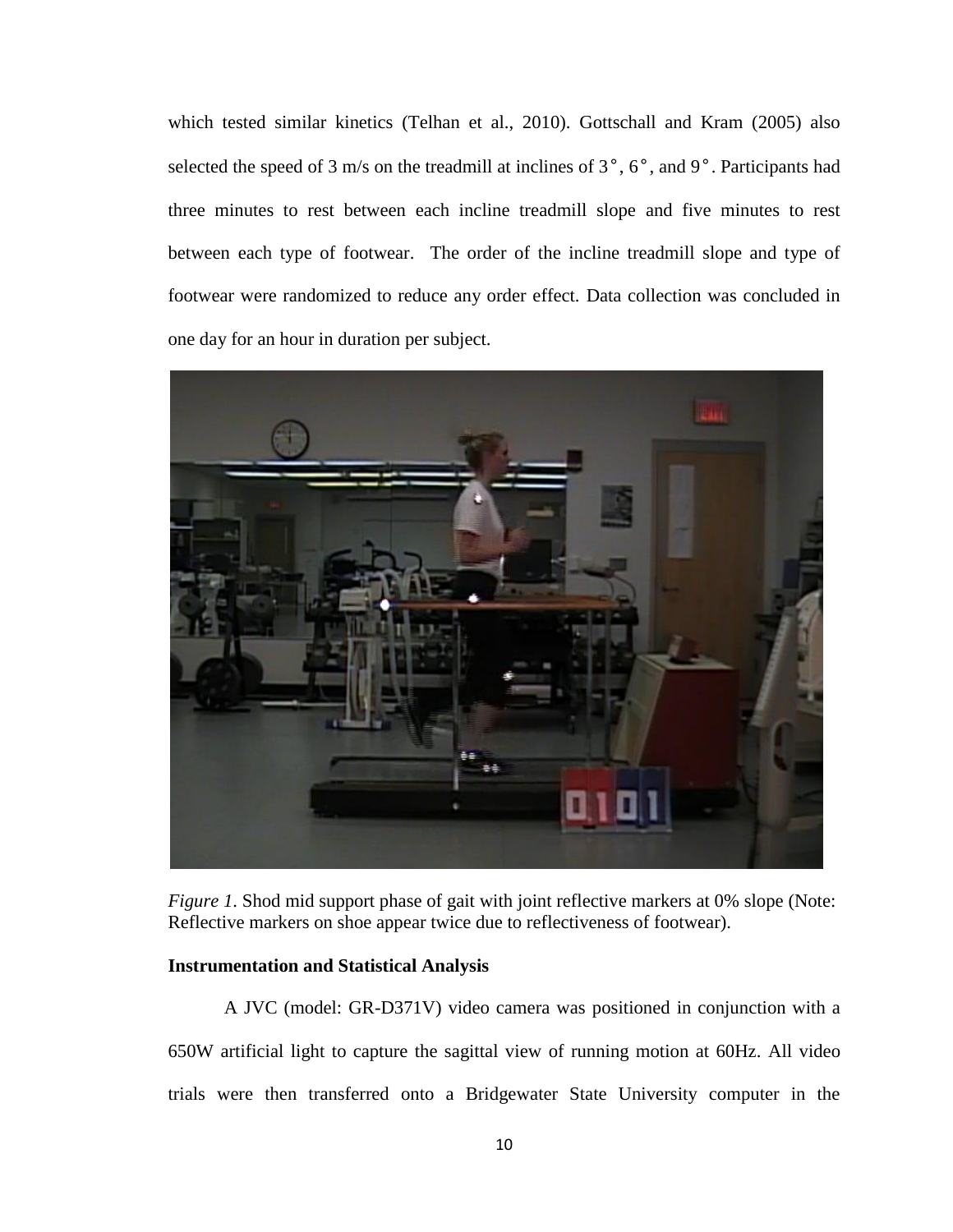Biomechanics Lab for gait analysis with Ariel Performance Analysis System (APAS). Several two-dimensional kinematic analyses were conducted for hip and knee joint angles and angular velocities from five successful trials at the heel strike, mid support, and toe off for each type of footwear in each incline slope. A total of 675 trials (3 types of footwear x 3 treadmill angles x 3 instances of gait cycle x 5 trials x 5 participants) were filtered and analyzed in this study. Digital filter function was applied to the data with cut off frequency at 9 Hz. A series of two-way (3 types of footwear x 3 treadmill angles) repeated measures ANOVA tests were conducted at  $\alpha = 0.05$  and followed by ttests with a Bonferroni adjustment if a significant difference was found. All statistical analyses were conducted with SPSS (v. 18) software.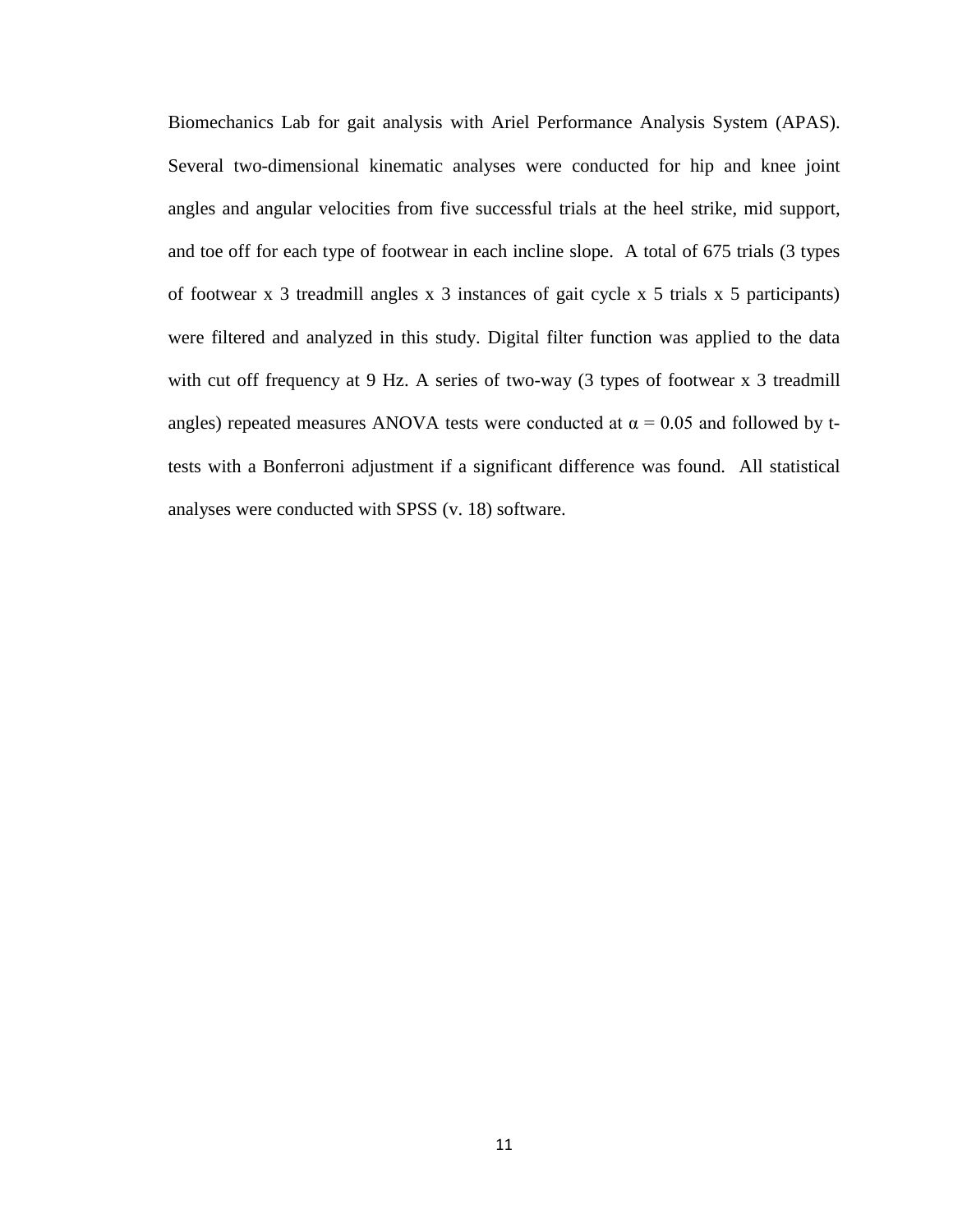#### **Results**

#### **Heel Strike**

To conclude this research study, SPSS software was used to compare different types of footwear on similar inclines. At a 0%, 4%, and 8% incline the hip angles between barefoot, Vibram and Nike conditions were compared during the heel strike phase, Table 1.

Table 1.

*Descriptive statistics between different incline angles and types of footwear during the heel strike phase in the hip joint. Data are means ± standard deviation.*

| Incline         | 9%                     | $4\%$                  | 8%                     |  |
|-----------------|------------------------|------------------------|------------------------|--|
| <b>Barefoot</b> | $163.2^{\circ}$ (7.3°) | $158.9^{\circ}$ (7.8°) | $152.8^{\circ}$ (6.7°) |  |
| Vibram          | $161.5^{\circ}$ (6.9°) | $159.0^{\circ}$ (8.1°) | $153.8^{\circ}$ (8.3°) |  |
| Nike            | $161.0^{\circ}$ (9.2°) | $157.8^{\circ}$ (7.9°) | $151.3^{\circ}$ (8.1°) |  |
|                 |                        |                        |                        |  |

A two-way (3 types of footwear x 3 treadmill angles) repeated measure ANOVA was conducted at  $\alpha = 0.05$  for the hip joint angle at the heel strike phase. The results showed that there were no significant differences found in the hip joint between the three types of footwear. However, a significant difference was found in the treadmill angle, so a post hoc t-test with Bonferroni adjustment ( $\alpha$  = 0.05 / 3 = 0.017) was conducted. The results showed a significant difference was found between the 0% and 8% slope (*p =* 0.003). There was no significant difference found in the interaction effect (types of footwear x treadmill angle). In addition, the researcher observed a noticeable increment of hip flexion from a 0% incline to an 8% incline in all three footwear conditions, particularly an increased flexion of 10.4° in the barefoot condition, Table 1.

At a 0%, 4%, and 8% incline the knee angles between barefoot, Vibram and Nike conditions were compared during the heel strike phase, Table 2.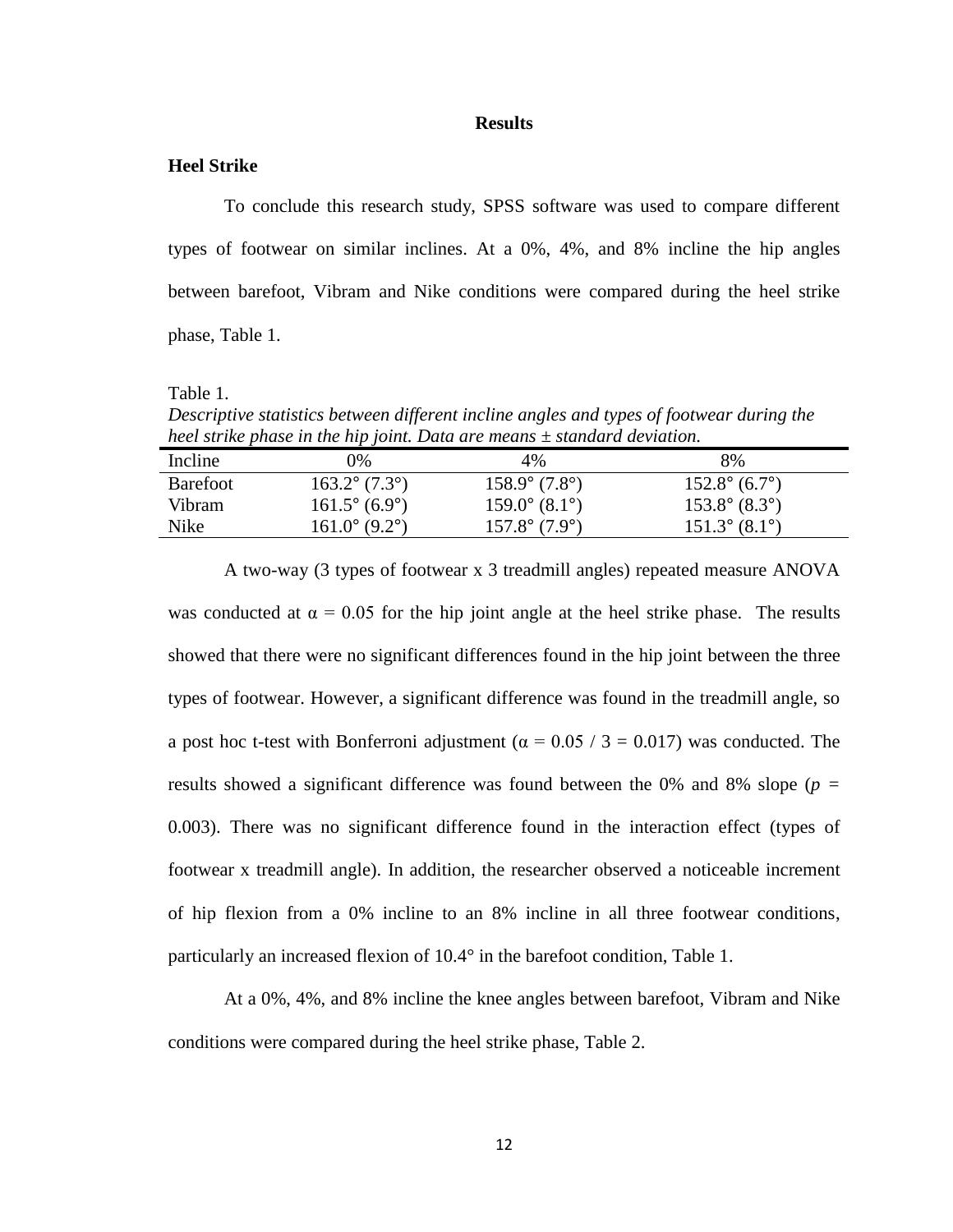Table 2.

*Descriptive statistics between different incline angles and types of footwear during the heel strike phase in the knee joint. Data are means ± standard deviation*.

| Incline         | $0\%$                  | 4%                     | 8%                     |
|-----------------|------------------------|------------------------|------------------------|
| <b>Barefoot</b> | $156.2^{\circ}$ (6.2°) | $150.8^{\circ}$ (5.0°) | $148.0^{\circ}$ (5.4°) |
| <b>Vibram</b>   | $155.1^{\circ}$ (6.7°) | $153.0^{\circ}$ (7.6°) | $150.3^{\circ}$ (5.3°) |
| Nike            | $155.3^{\circ}$ (5.5°) | $151.8^{\circ}$ (5.8°) | $148.3^{\circ}$ (6.2°) |

A two-way (3 types of footwear x 3 treadmill angles) repeated measure ANOVA was conducted at  $\alpha = 0.05$  at the knee joint during the heel strike phase, and the results showed that there were no significant differences found in footwear in the knee joint during different inclines among barefoot, Nike or Vibram shoes. There were no significant differences found among any of the slopes for the three footwear conditions as well. Even though there were no statistical significant differences, the researcher observed that barefoot, Nike and Vibram footwear all showed a slight increment in knee flexion as the incline increased from 0% to 4% and 8%.

Hip and knee angular velocity was also assessed as a part of this research study. After a two-way (3 types of footwear x 3 treadmill angles) repeated measures ANOVA test was conducted at  $\alpha = 0.05$  and followed by t-test with Bonferroni adjustment, there were no significant differences found in hip velocity or knee velocity on a 0%, 4%, or 8% incline with regards to the hip joint or the knee joint in the barefoot or shod condition among slopes, shoes or between in the interaction effect.

While no significant differences were found in the hip joint angular velocity during the heel strike phase, an interesting point is the hip's angular velocity was relatively small on an 8% incline as compared to the flat condition and a 4% incline, Figure 2.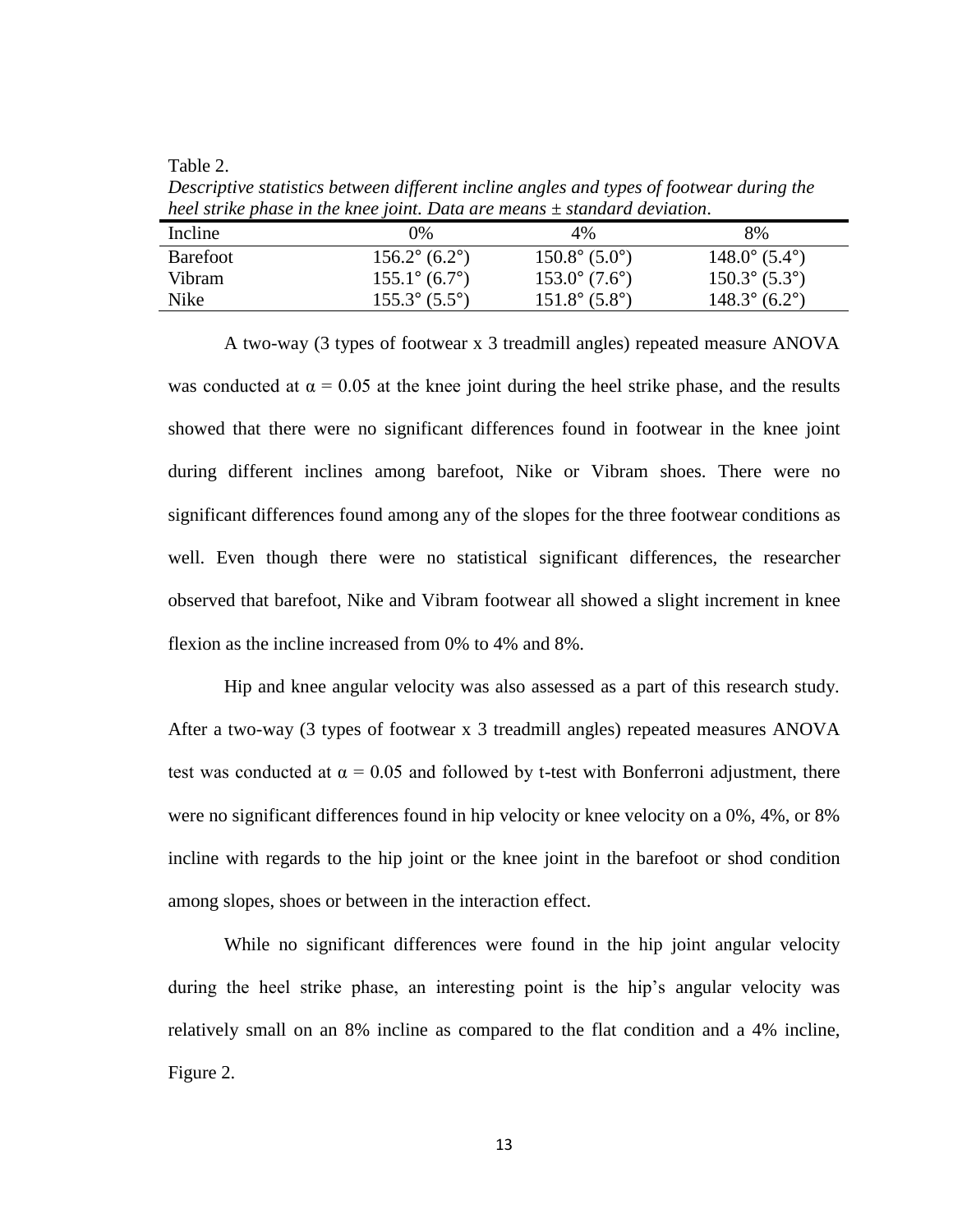

*Figure 2.* Means  $\pm$  standard deviation of heel strike angular velocities in the hip joint.

When the angular velocity of the knee joint was examined, no statistical differences were found between barefoot, Vibram or the Nike shoe. An interesting point to consider is the barefoot condition produced smaller angular velocities at the 4% and 8% incline when compared to both Vibram and Nike, -16.6 degrees/second and -39.8 degrees/second respectively, Figure 3. The Vibram shoe produced the overall highest angular velocity on the flat condition of -151.2 degrees/second, Figure 3. For both the barefoot condition and the Vibram shoe, the angular velocity on the flat condition was highest, but for Nike the 4% incline produced the highest angular velocity of -126.7 degrees/second, Figure 3.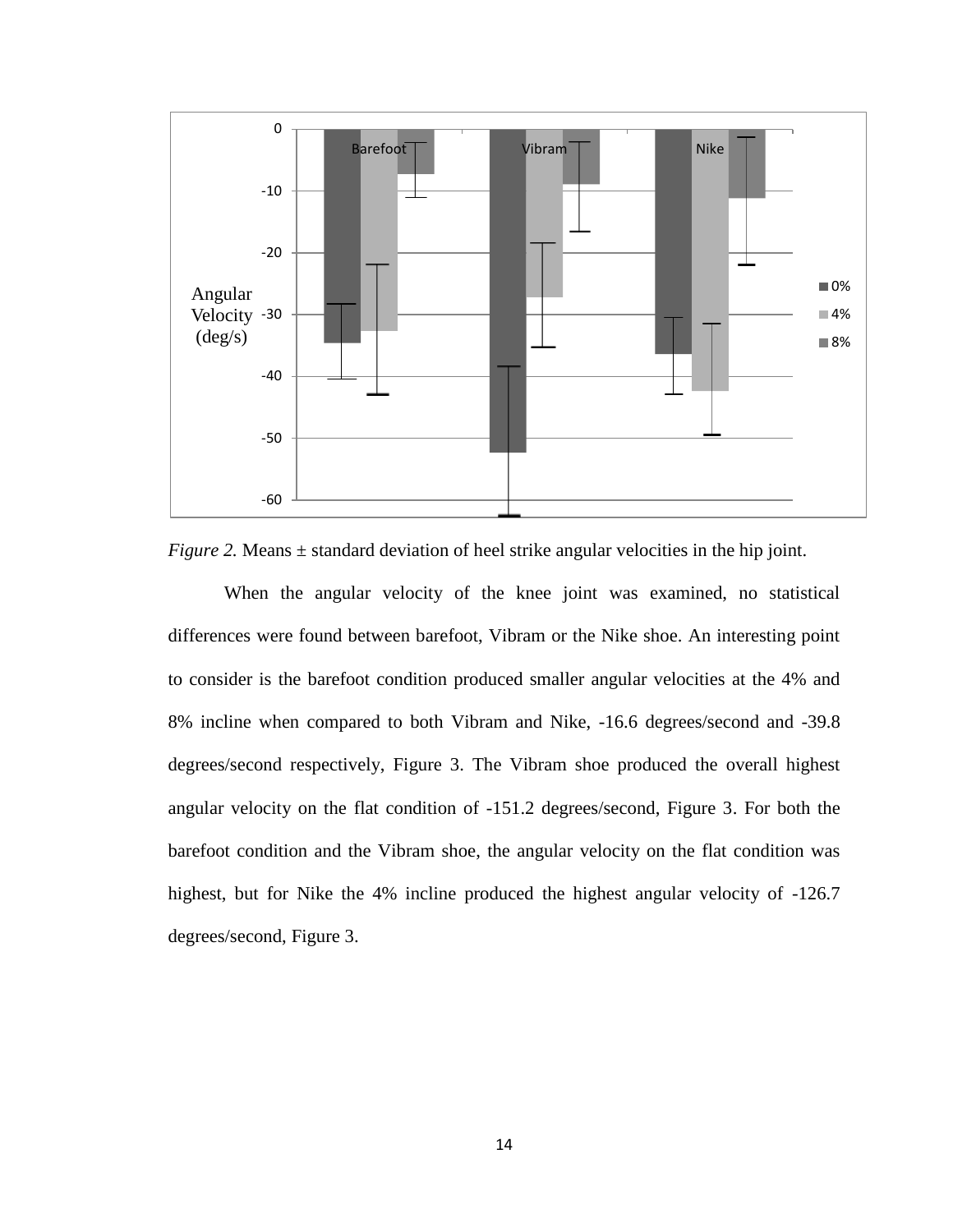



#### **Mid Support**

At a 0%, 4%, and 8% incline the hip angles among Barefoot, Vibram and Nike conditions were compared during the mid support phase, Table 3.

Table 3.

*Descriptive statistics between different incline angles and types of footwear during the mid support phase in the hip joint. Data are means ± standard deviation.*

| Incline         | $0\%$                  | 4%                            | 8%                     |
|-----------------|------------------------|-------------------------------|------------------------|
| <b>Barefoot</b> | $154.8^{\circ}$ (7.8°) | $153.1^{\circ} (7.5^{\circ})$ | $149.9^{\circ}$ (8.4°) |
| Vibram          | $154.0^{\circ}$ (4.9°) | $150.4^{\circ}$ (7.1°)        | $149.6^{\circ}$ (7.8°) |
| Nike            | $151.5^{\circ}$ (6.8°) | $147.7^{\circ}$ (7.3°)        | $145.1^{\circ}$ (8.6°) |

A two-way (3 types of footwear x 3 treadmill angles) repeated measure ANOVA was conducted at  $\alpha = 0.05$  at the hip joint during the mid support phase of the gait cycle. The results showed that during the mid support phase there was a significant difference found in the hip joint between different types of footwear. A t-test with Bonferroni adjustment was then conducted at  $\alpha = 0.05 / 3 = 0.0167$ , and the significant difference was found between the barefoot and Nike footwear ( $p = 0.006$ ), Figure 4. The Vibram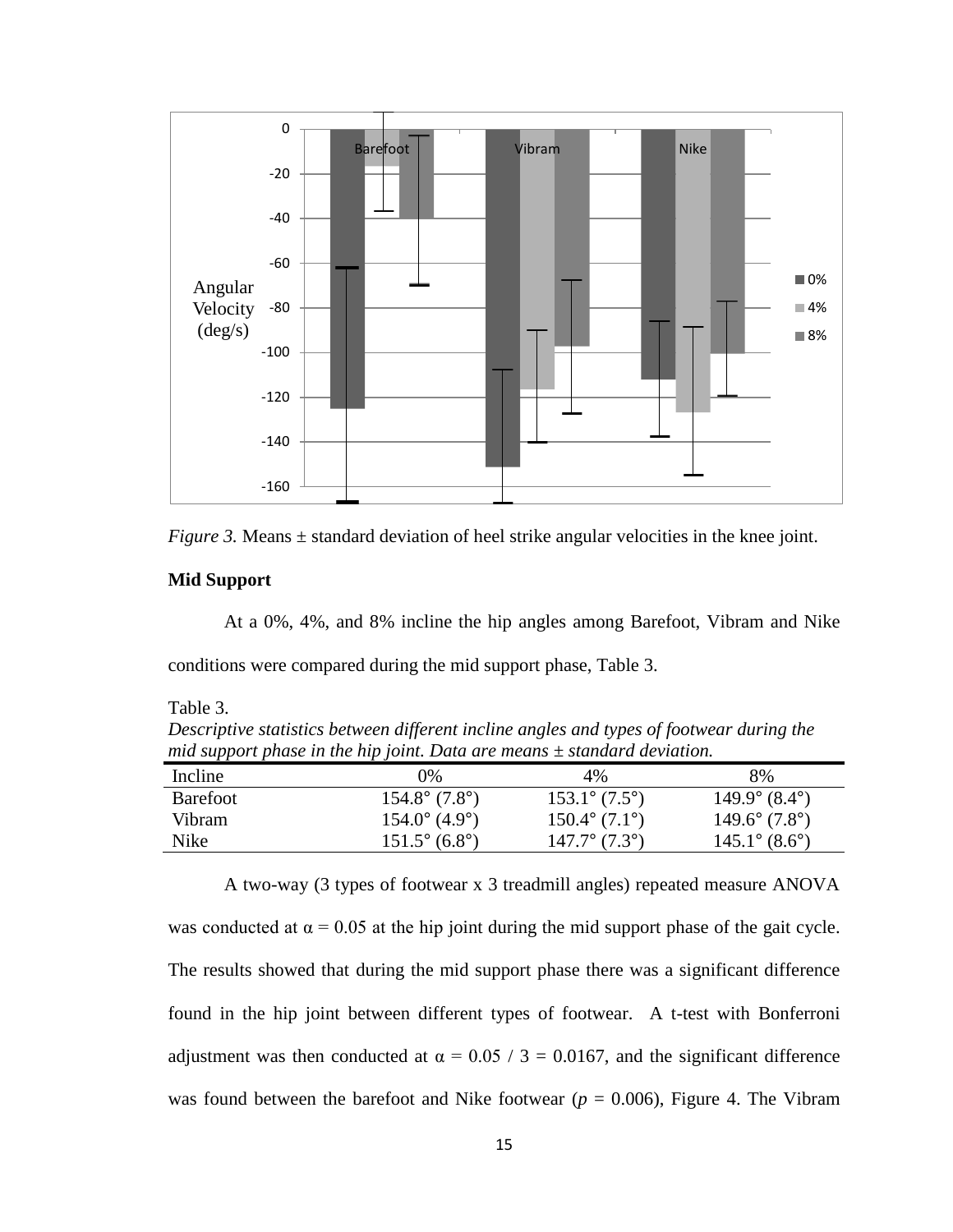and Nike shoe approached significance ( $p = 0.028$ ) but was not quite significant. While there was a significant difference between shoes, there was no significant difference found between inclines during this mid support phase of the hip joint.



*Figure 4.* Means  $\pm$  standard deviation of hip angles during the mid support phase of gait for each type of footwear and barefoot condition.

At a 0%, 4%, and 8% incline the knee angles between Barefoot, Vibram and Nike

conditions were compared during the mid support phase, Table 4.

Table 4.

*Descriptive statistics between different incline angles and types of footwear during the mid support phase in the knee joint. Data are means ± standard deviation.* 

| Incline         | $0\%$                  | 4%                     | 8%                     |
|-----------------|------------------------|------------------------|------------------------|
| <b>Barefoot</b> | $132.4^{\circ}$ (3.5°) | $132.5^{\circ}$ (4.6°) | $130.5^{\circ}$ (3.0°) |
| <b>Vibram</b>   | $132.7^{\circ}$ (3.6°) | $129.4^{\circ}$ (3.4°) | $131.1^{\circ}$ (3.7°) |
| Nike            | $128.5^{\circ}$ (3.5°) | $126.9^{\circ}$ (3.7°) | $124.9^{\circ}$ (3.7°) |

A two-way (3 types of footwear x 3 treadmill angles) repeated measure ANOVA was conducted at  $\alpha = 0.05$  at the knee joint during the mid support phase of the gait cycle. The results showed that during the mid support phase there was a significant difference found in the knee joint between different types of footwear. A t-test with Bonferroni adjustment was then conducted at  $\alpha = 0.05 / 3 = 0.0167$ , and the significant difference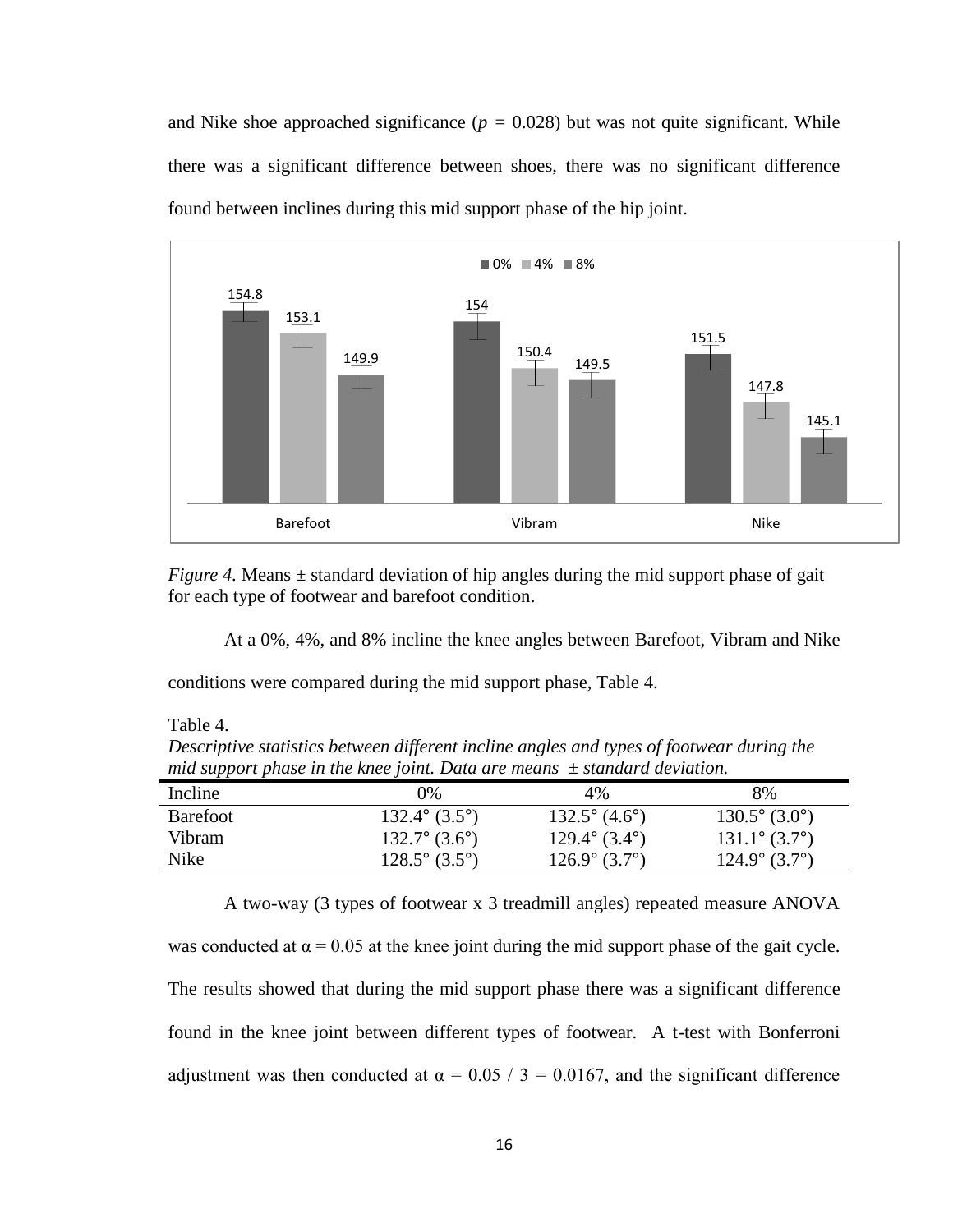was found between the barefoot and Nike shoe ( $p = 0.000$ ) and a significant difference was found between the Vibram and Nike shoe ( $p = 0.008$ ). The barefoot condition and Vibram shoe displayed similar knee angles during the mid support phase, Table 4. A significant difference was found between slopes during the mid support phase in the knee. A t-test with Bonferroni adjustment was then conducted at  $\alpha$  = 0.05 / 3 = 0.0167, and the significant difference was found between the 0% and the 8% slope ( $p = 0.001$ ). No significant difference was found in the interaction effect. However, an interesting point to note is that Vibram produced a greater knee angle than barefoot on the 0% and 8% incline, but barefoot showed a larger knee angle on the 4% incline by 3.1°, Table 4.



*Figure 5*. Means  $\pm$  standard deviation of knee angles during the mid support phase of gait.

A two-way (3 types of footwear x 3 treadmill angles) repeated measure ANOVA was conducted at  $\alpha = 0.05$  during the mid support phase of the gait cycle for the hip angular velocity, and no significant differences were found in the mid support phase of the angular velocity in the hip joint. An interesting point was the relatively high angular velocity in the hip joint during a 4% incline while barefoot, which was 18.7 degrees/second, Figure 6. One possible explanation for this high velocity is the hip joint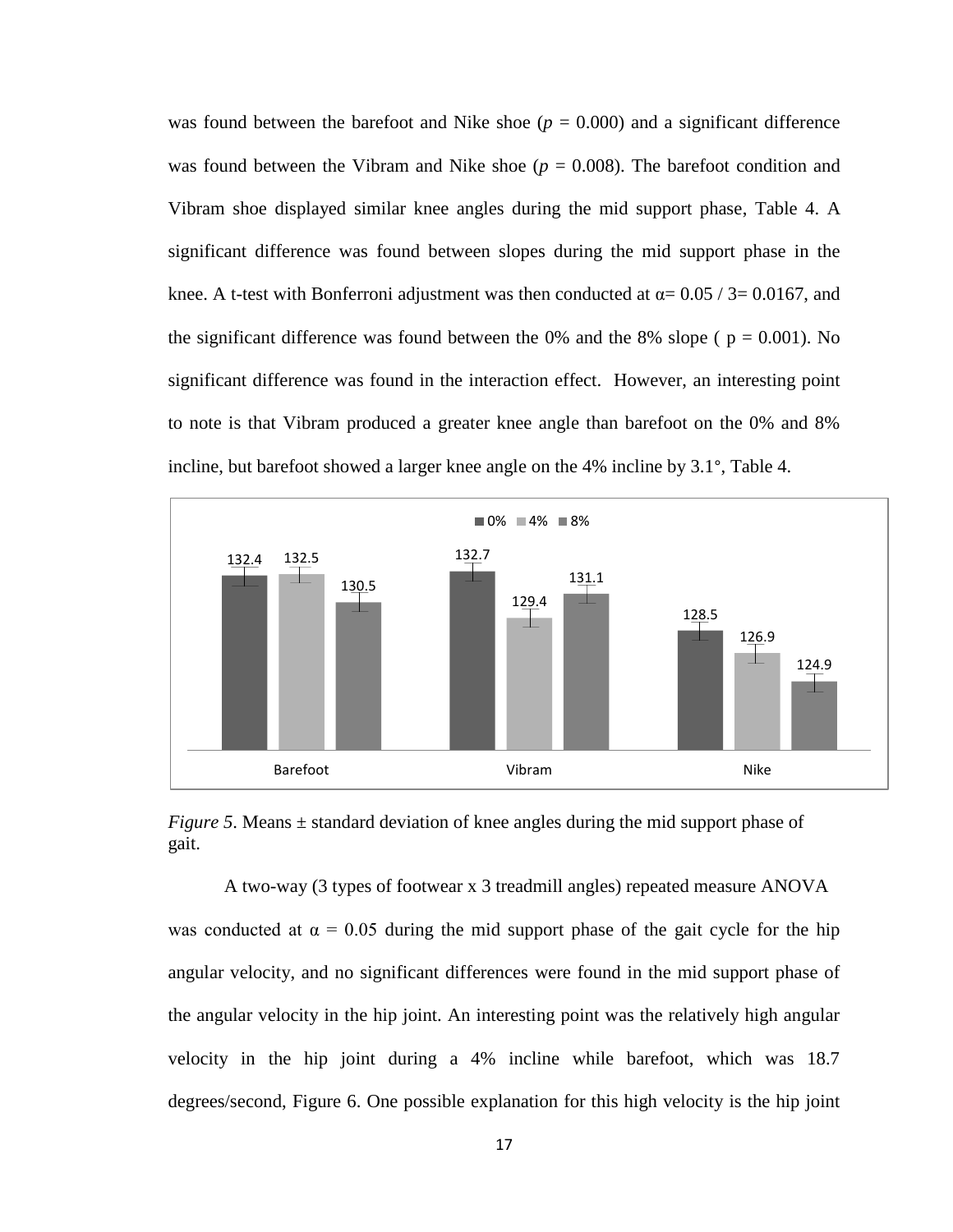is able to move unrestricted without being weighed down by a pair of running shoes. This would not however explain the hip joints angular velocity at an 8% incline.



*Figure 6.* Means  $\pm$  standard deviation of mid support angular velocities in the hip joint.

A two-way (3 types of footwear x 3 treadmill angles) repeated measure ANOVA was conducted at  $\alpha = 0.05$  during the mid support phase of the gait cycle for the knee angular velocity, and there were no statistical significant differences found in the main effects of slope and footwear and the interaction effect (slope x footwear). Interestingly, the barefoot condition and the Vibram and Nike shoes showed similar velocities on all three inclines, except for the barefoot 4% incline velocity. The angular velocity for the knee joint on the 4% incline while barefoot was -16.6 degrees/second, while the Nike shoes angular velocity was -116.44 degrees/second and the Vibram shoes angular velocity was -126.7 degrees/second, Figure 7.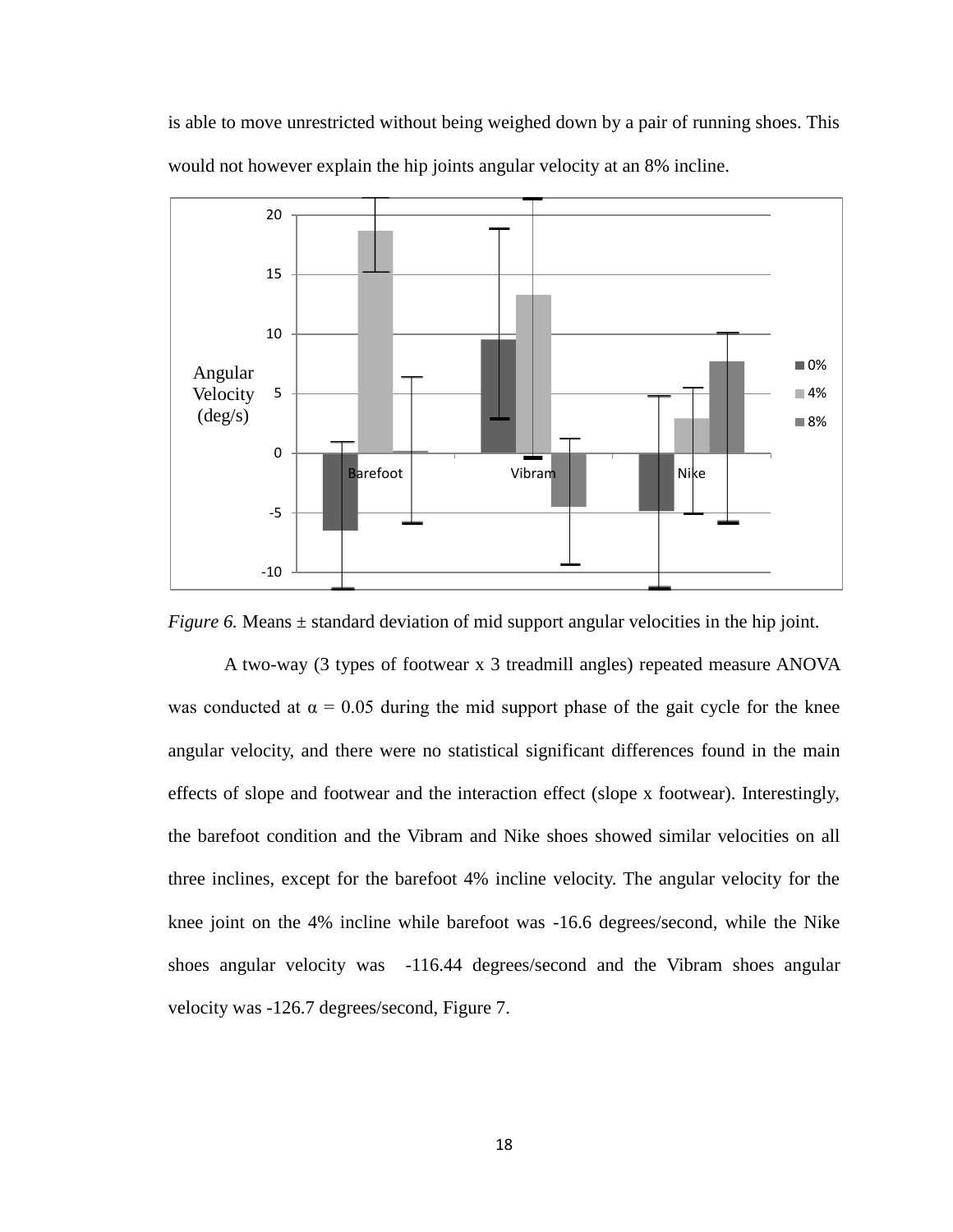



#### **Toe Off**

At a 0%, 4%, and 8% incline the hip angles between Barefoot, Vibram and Nike conditions were compared during the toe off phase, Table 5.

Table 5.

*Descriptive statistics between different incline angles and types of footwear during the toe off phase in the hip joint. Data are means (SD).*

| Incline         | $0\%$                  | 4%                     | 8%                     |
|-----------------|------------------------|------------------------|------------------------|
| <b>Barefoot</b> | $173.0^{\circ}$ (6.1°) | $173.4^{\circ}$ (4.4°) | $174.6^{\circ}$ (4.3°) |
| <b>Vibram</b>   | $173.4^{\circ}$ (4.4°) | $173.5^{\circ}$ (3.3°) | $173.1^{\circ}$ (6.2°) |
| Nike            | $172.7^{\circ}$ (5.8°) | $174.3^{\circ}$ (4.7°) | $174.5^{\circ}$ (4.8°) |

A two-way (3 types of footwear x 3 treadmill angles) repeated measure ANOVA was conducted at  $\alpha = 0.05$  during the toe off phase of the gait cycle for the hip angular displacement. The results showed that during the toe off phase there were no significant differences found between either the shoes or the slope in the hip joint. The hip angle did not increase or decrease a significant amount from the 0% to the 4% and 8% incline. The barefoot condition showed a 1.6° increase from the 0% incline to the 8% incline, Table 5.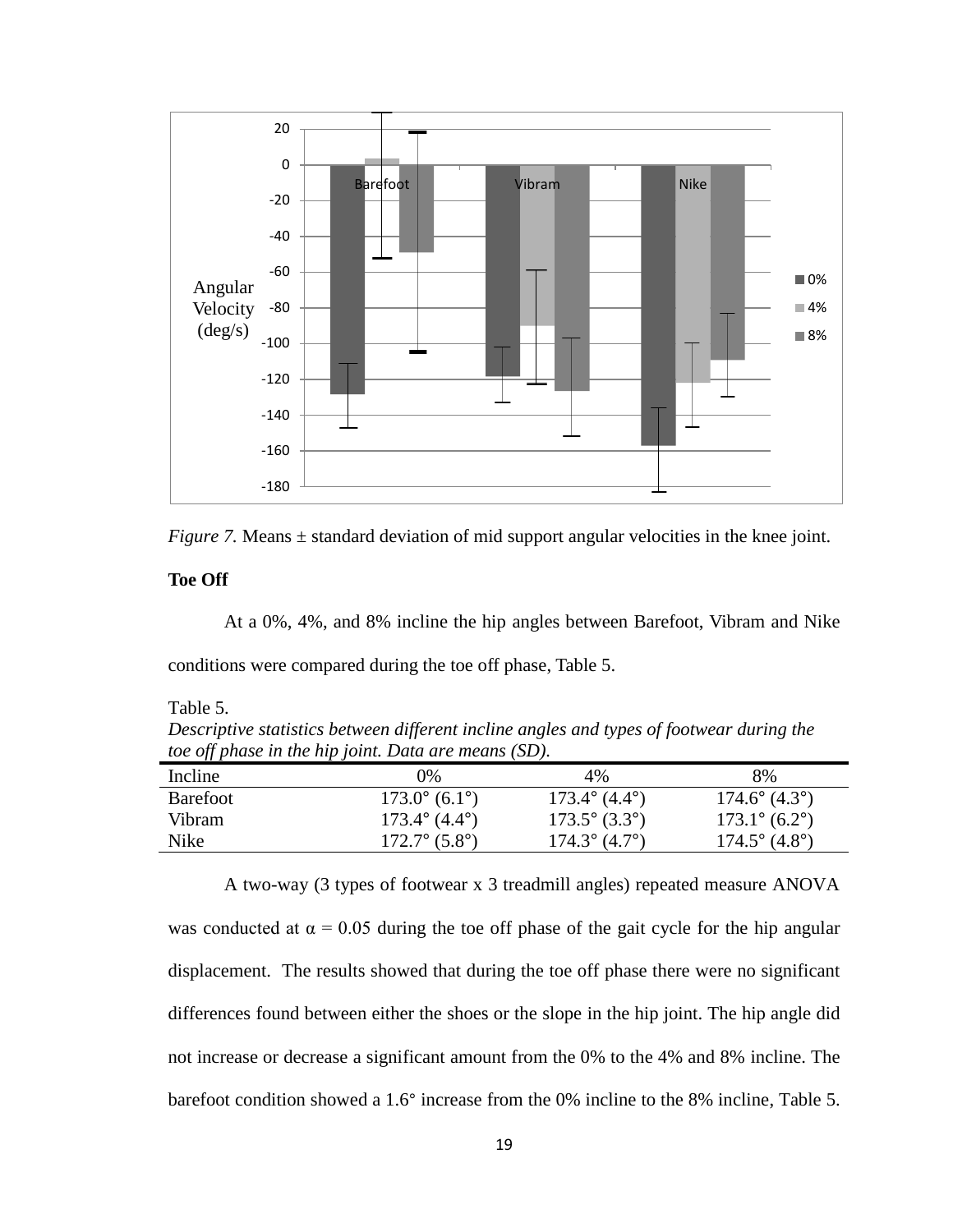The Vibram shoe only varied by 0.4° between its largest hip angle (173.5° at 4%) and its smallest hip angle (173.1° at 8%), Table 5. The Nike shoe showed the largest variability, increasing by 1.8° from 0% incline to 8% incline, but no significant differences were found, Table 5. Further, no significant difference was found in the interaction effect between the shoe and slope during the toe off phase of the gait cycle for the hip angular displacement.

At a 0%, 4%, and 8% incline the knee angles between Barefoot, Vibram and Nike conditions were compared during the toe off phase, Table 6.

Table 6.

*Descriptive statistics between different incline angles and types of footwear during the toe off phase in the knee joint. Data are means (SD).*

| Incline  | $0\%$                  | 4%                     | 8%                     |
|----------|------------------------|------------------------|------------------------|
| Barefoot | $145.2^{\circ}$ (8.5°) | $145.6^{\circ}$ (6.5°) | $147.4^{\circ}$ (7.8°) |
| Vibram   | $144.3^{\circ}$ (4.0°) | $144.7^{\circ}$ (4.9°) | $148.9^{\circ}$ (6.7°) |
| Nike     | $146.0^{\circ}$ (8.0°) | $144.5^{\circ}$ (3.3°) | $146.5^{\circ}$ (4.2°) |

A two-way (3 types of footwear x 3 treadmill angles) repeated measure ANOVA was conducted at  $\alpha = 0.05$  during the toe off phase of the gait cycle for the knee angular displacement. During the toe off phase there were no significant differences found between the shoes in relation to the knee joint angular displacement, and there were no significant differences found between the slopes in relation to the knee joint angular displacement as well. Additionally, no significant difference was found in the interaction effect between the shoe and slope during the toe off phase of the gait cycle for the knee angular displacement. Nevertheless, it is interesting that both the barefoot and Vibram shoes knee angle increased as the incline increased, but the Nike shoe did not follow this suit. The Nike shoe decreased by  $1.5^{\circ}$  from a 0% incline to a 4% incline, but then increased by 2.0° from a 4% incline to a 8% incline, Table 6.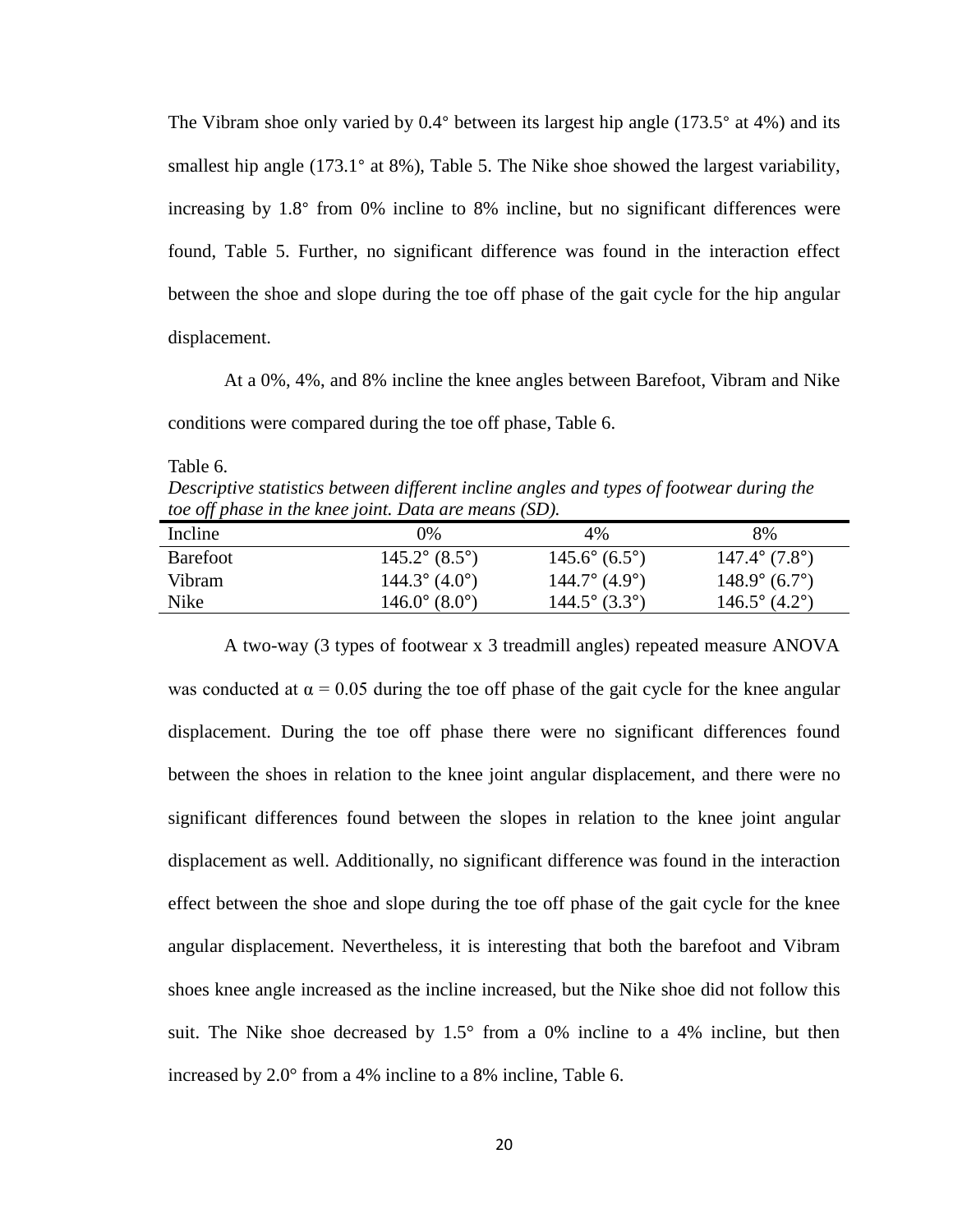A two-way (3 types of footwear x 3 treadmill angles) repeated measure ANOVA was conducted at  $\alpha = 0.05$  during the toe off phase of the gait cycle for the hip angular displacement, and no significant differences were found in the main effects of shoe and slope and the interaction effect between the shoe and slope. It is important to note the barefoot condition showed the greatest angular velocity at an 8% incline of -72.50 degrees/second, Figure 8. Vibram displayed the smallest angular velocity of 2.5 degrees/second during the 4% incline, Figure 8. Slightly larger than Vibram's smallest angular velocity of 2.5 degrees/second, Nike displayed its smallest angular velocity of 3.1 degrees/second on an incline of 8%, Figure 8.





Finally, a two-way (3 types of footwear x 3 treadmill angles) repeated measure ANOVA was conducted at  $\alpha = 0.05$  during the toe off phase of the gait cycle for the knee angular displacement. In the final stance phase of running gait, toe off, no significant statistical differences were found in the angular velocity of the knee joint in the main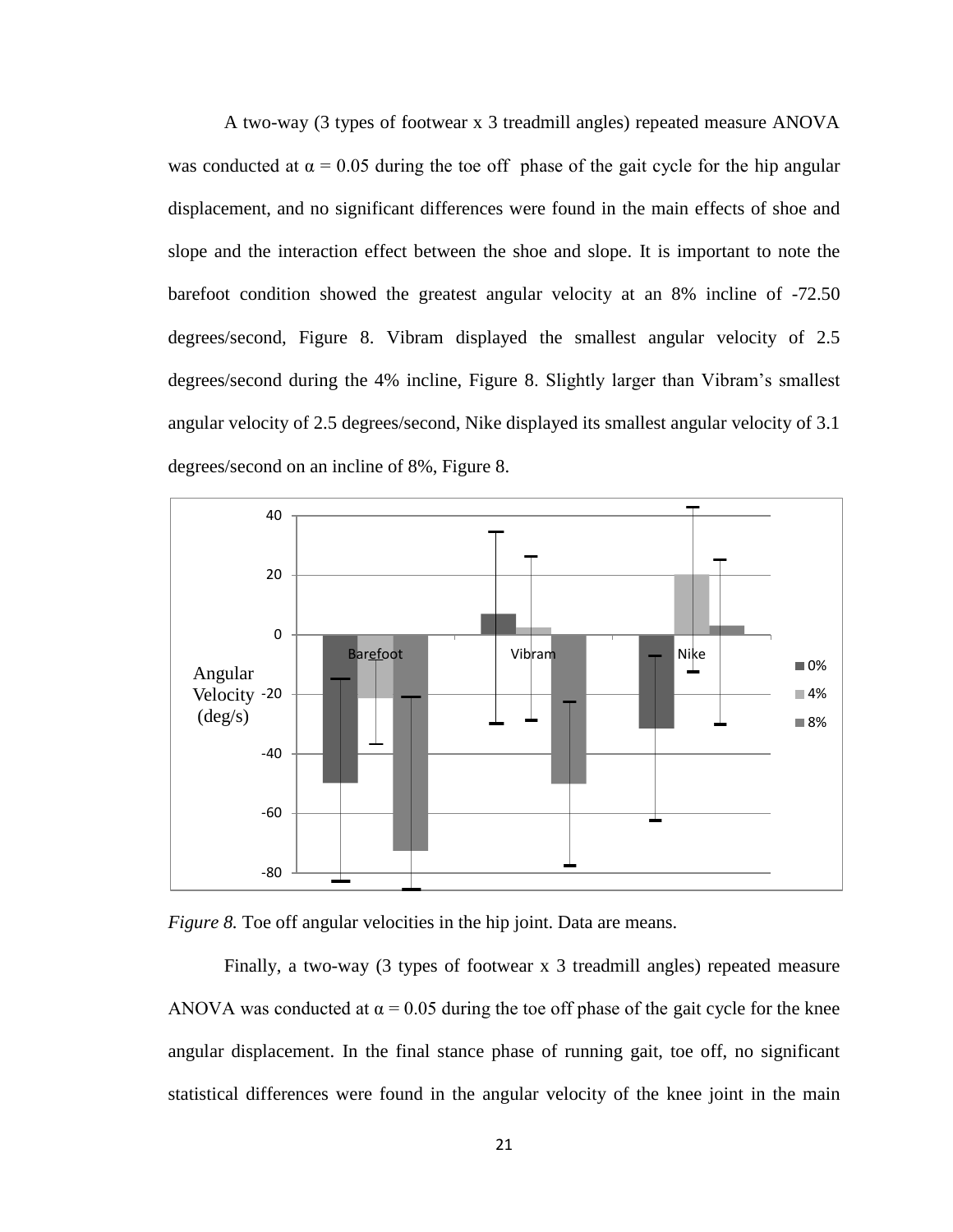effects of shoe and slope and the interaction effect between the shoe and slope. In this phase of gait the Vibram and the Nike shoe produced higher velocities than produced in the barefoot condition on a 0% incline, 4% incline and an 8% incline. Both the Vibram and Nike shoes produced the highest angular velocities on a 4% incline, -340.1 degrees/second and -352.7 degrees/second respectively, Figure 9. With an angular velocity of 268.1 degrees/second on the flat incline, the barefoot condition produced an angular velocity nearly 85 degrees/second lower than the Vibram and Nike shoes, Figure



*Figure 9.* Means  $\pm$  standard deviation of toe off angular velocities in the knee joint.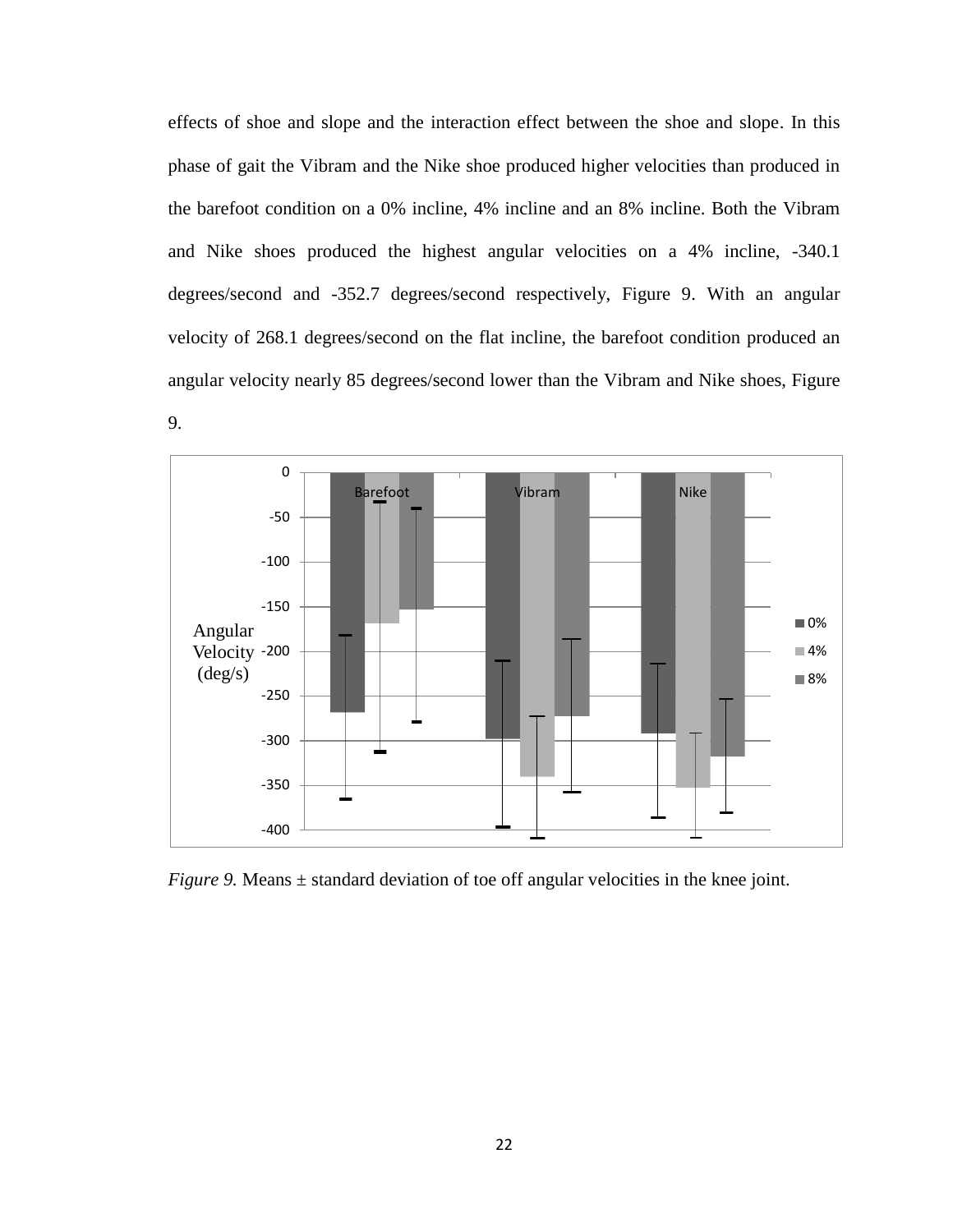#### **Discussion**

The purpose of this study was to examine the hip and knee motion on a 0%, 4% and 8% incline in the barefoot and shod conditions. From the results, this study found that there was a significant difference between the 0% and 8% slopes during the heel strike phase of gait in respect to the hip flexion angle. A significant difference between the 0% and 8% slopes during the mid support phase of gait in respect to the knee flexion angle was also found. The results of this study also found that there were significant differences between the barefoot and Nike shoes and the Vibram and Nike shoes at the mid support phase in the knee flexion angle. A significant difference was found between the barefoot and Nike shoe during the mid support phase in the hip flexion angle. No significant differences were found in either slope or shoe during the toe off phase in regards to the hip or knee joint motion. No significant differences were found in the angular velocity of the hip or knee joints.

When looking at the phases of the gait cycle, the current study has found that the mid support phase of gait is the most crucial phase because it was where the most significant differences were found, while the toe off phase was the least important because no significant differences were found. It is important to recognize that the slope can affect the running kinematics at the heel strike in the hip joint, as well as the mid support phase in the knee joint, but only when the gradient is substantial (0% to 8%). When selecting the type of footwear, the current study found that the footwear has the most impact during the mid support phase of gait, at both the hip and the knee joint. The current study found the Vibram shoe to be more similar to the barefoot condition than the Nike shoe, and the type of footwear used for inclined running should be carefully chosen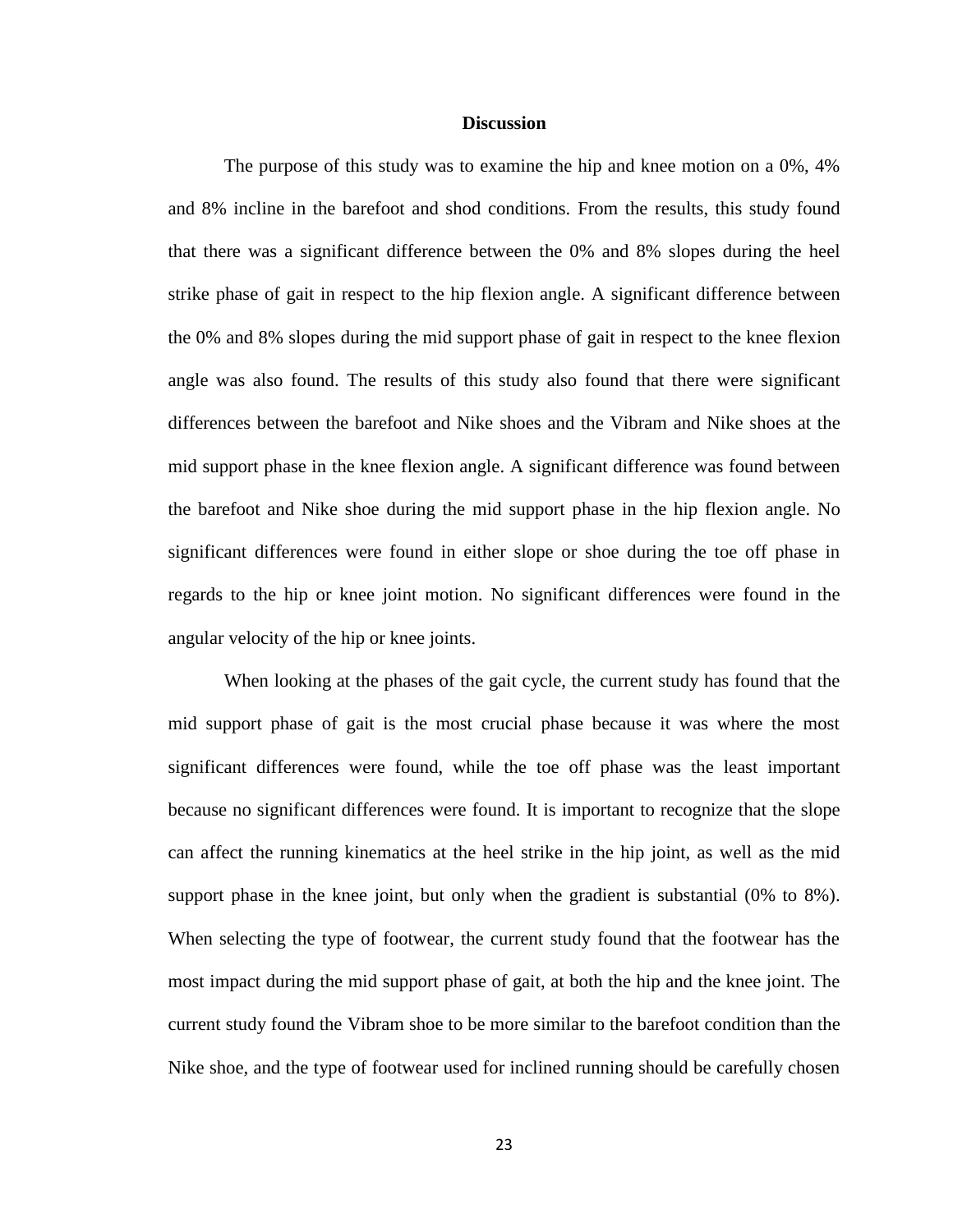to address the hip and knee joints during the mid support phase of gait. It is critical that when developing new footwear that the mid support phase should be the most important phase of gait to be examined, particularly in respect to the knee joint.

In a study completed by Telhan et al. (2010), joint kinetics during moderately sloped decline, flat, and an inclined running surface were studied in respect to both the hip and knee joints. Participants ran at 3.13 m/s on the treadmill at a 4<sup>°</sup> decline, level and a 4° incline. Telhan et al. concluded that moderate changes in the slope of the running surface had minimal effect on the knee and hip joints at a constant velocity. Although the study done by Telhan et al. used a similar running speed, the results of that study are not congruent with the results of this study because Telhan et al. focused on kinetics, while this study focused on kinematics.

The barefoot, Vibram, and Nike shoes all showed significantly more flexion, from 0% incline to a 4% incline and again to an 8% incline which would imply that the knee is displaying greater flexion as the gradient increases. In the study by the American Council on Exercise (2011), all of the participants experienced more knee extension which is typically associated with lower injury. It is unknown if the greater knee flexion in the current study was an adaptation to slope or an adaptation to the shoe. By reducing the knee flexion angle, stride length and duration may be decreased, which is in line with Rothschild's (2012) study who noticed a decrease in stride length and duration while barefoot. Future studies are warranted to measure knee flexion angles on a gradient as well as stride length and duration.

In a study by Li, Van Den Bogert, Caldwell, Van Emmerik, and Hamill (1999), six male graduate students were selected to walk and run at a speed of 2.24 m/s for 6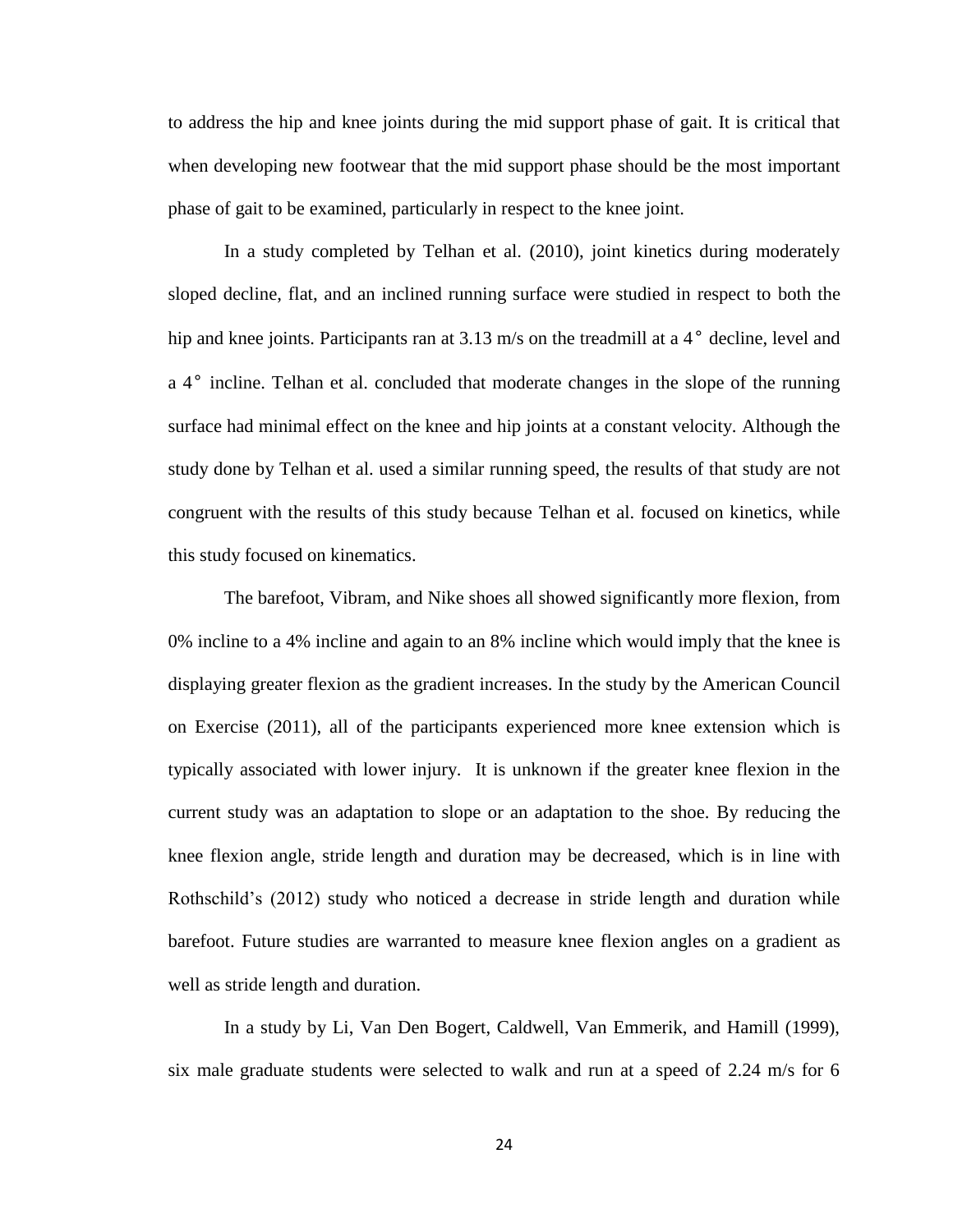minutes. A knee angle of  $163 \pm 3^\circ$  was seen while running during the heel strike phase (Li et al., 1999). In this study, a similar knee angle of  $155.5 \pm 1^{\circ}$  was seen while running during the heel strike phase on the 0% incline. Li et al. (1999) found a knee angle of 159  $\pm$  5° during the toe off phase, while this study found a slightly smaller knee angle of  $145.2 \pm 1$ ° during the toe off phase of gait on a 0% incline.

Similar knee angles were examined by Grimmer, Ernst, Gunther, and Blickhan (2008) in comparison to this study. Both Grimmer et al. (2008) and the present study display a knee angle between 145° and 157°during heel strike, and a mid support angle of approximately 124° to 133°, Figure 10.



*Figure 10.* Knee joint angles during the first contact of the stance phase (Grimmer et al., 2008).

Lewis, Sahrmann, and Moran (2010) studied the hip joint in respect to hip extension during gait. While Lewis et al. (2010) studied hip extension while walking not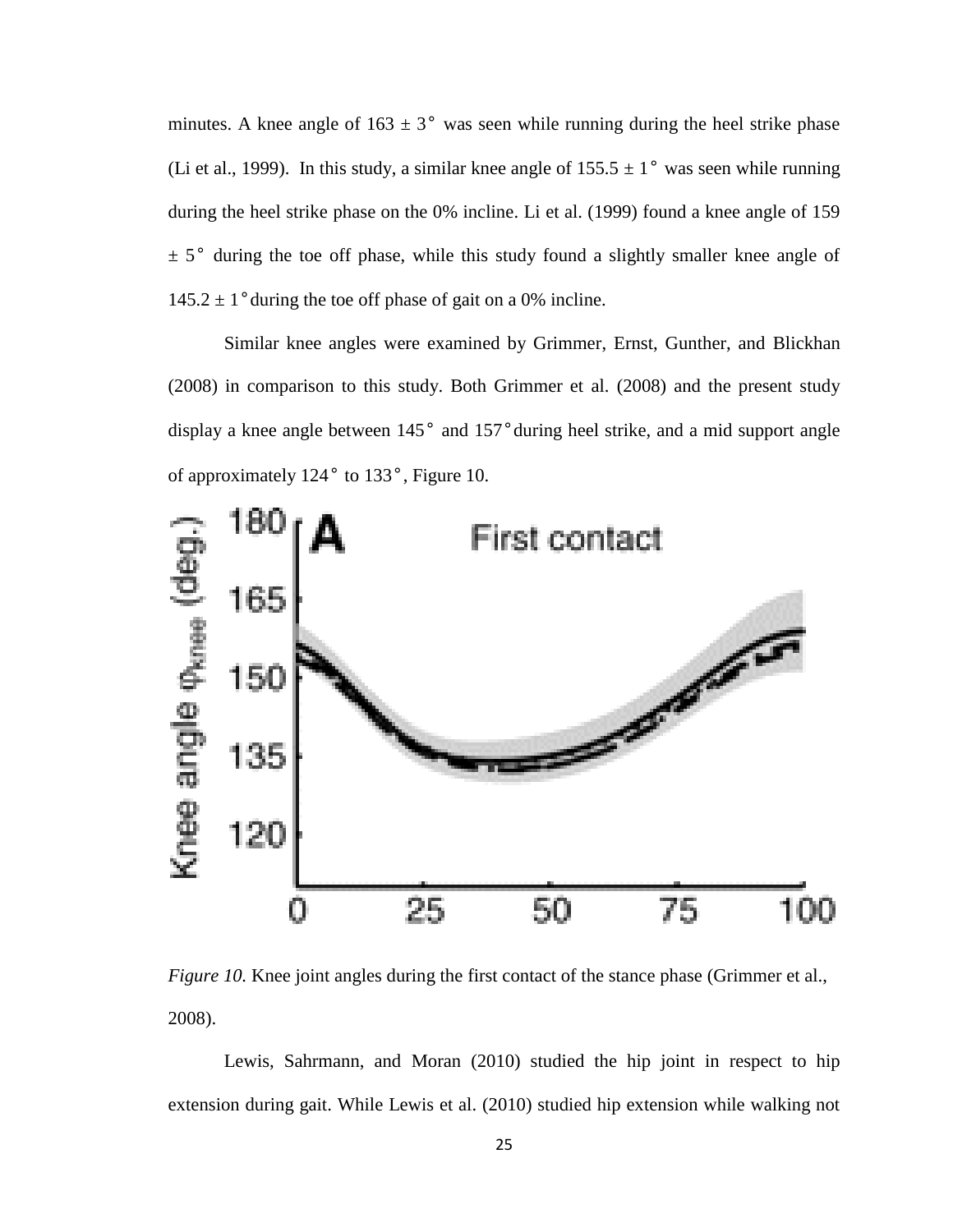running, the results were similar to this study, Figure 11. It is important to keep in mind that Lewis et al. (2010) used full hip extension as the  $0^{\circ}$  marker, while this study used full hip extension as 180°. The results of this study were compatible with the study of Lewis et al. (2010) because we noticed the hip angle approached 180<sup>°</sup> or 0<sup>°</sup> from heel strike to mid support, and then approached 180° or 0° again from mid support to toe off, Figure 11.



*Figure 11.* Hip joint angles during walking. MHE represents most hip extension while LHE represents least hip extension. (Lewis et al., 2010).

No statistical significances were found in the angular velocity between the hip joint or the knee joint on any of the inclines in any of the footwear conditions. This information is incongruent with Li et al. (1999) who found a significant difference at the toe off phase in the angle and angular velocity of the thigh and leg. This information however is still relevant because Hardin, Van Den Bogert, and Hamill (2004) found shoes with minimal cushioning produced an increased knee flexion velocity, but no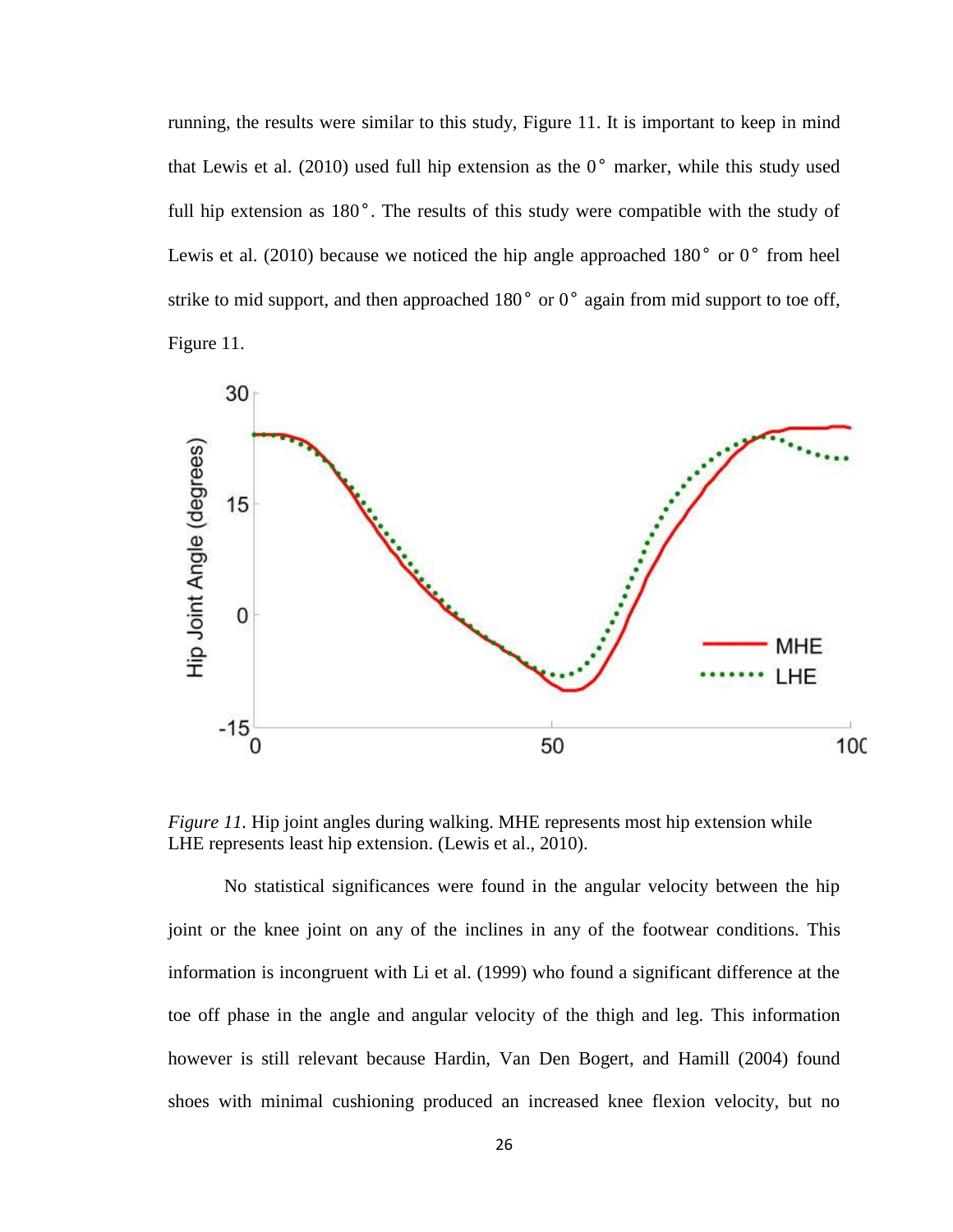significant increase or decrease was seen in the current study. In the study by Hardin et al. (2004) midsole hardness, joint angular velocities, surface stiffness, and a gradient were all examined to determine how they affected kinematics. Hardin et al. (2004) found that harder midsoles can cause an increase in knee flexion velocity, but they did not find any statistical significance ( $p = 0.099$ ). The results of that study are congruent with the results of this study.

In a study by Ferber, Davis, and Williams (2003), 20 female recreational runners were tested at 3.65 m/s for 25 m to determine the differences in hip and knee kinematics and kinetics. The peak angular velocity in the hip in the runners was determined to be 129 degrees/second (Ferber et al., 2003). The results of this study did not show a hip velocity of quite that high, but it is unknown if Ferber et al. (2003) tested strictly the stance phase, as well as there was slightly an incongruence in speeds. Ferber et al. (2003) also found a peak angular velocity of the knee to be -509 degrees/second, which was higher than the peak angular velocity in the current study of  $-352$  degrees/second. Perhaps the increase of 0.65 m/s in speed caused the higher velocity.

There were several limitations of this study in which future studies are warranted. The first limitation is in the number of subjects. This study used five subjects, but in future warranted studies, ten or fifteen subjects would increase the strength of the study. In this study, the phases of gait were not used as an independent factor in statistical analysis, however in future studies with a larger population size the phases of gait may be used as an independent factor in statistical analysis. This would allow us to validate that the mid support phase is the most important phase of the gait cycle. Another limitation of this study is the running speed. A faster running speed would be beneficial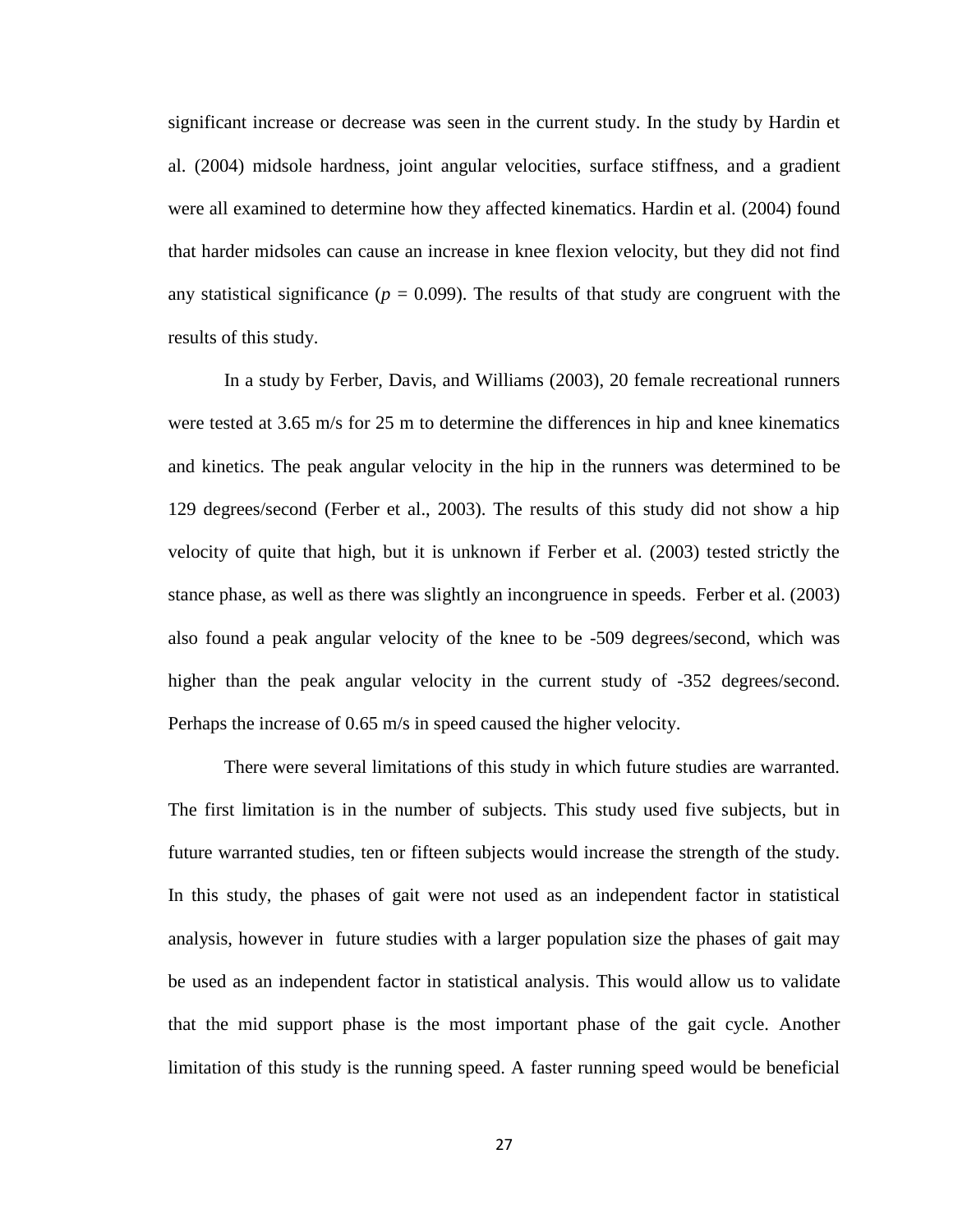to research because most elite athletes perform at a faster running speed than 3 m/s. Future studies are warranted in which they would introduce a control shoe which would be well cushioned and supportive, in order to compare the minimalistic shoes to a control shoe. Future studies are also warranted in which a larger slope is examined, because in this study slope did influence running kinematics only at a large gradient. While there were some limitations of this study, this study provided a strong preliminary understanding on how running on an incline in minimalistic footwear and barefoot affects hip and knee angular displacements and velocities.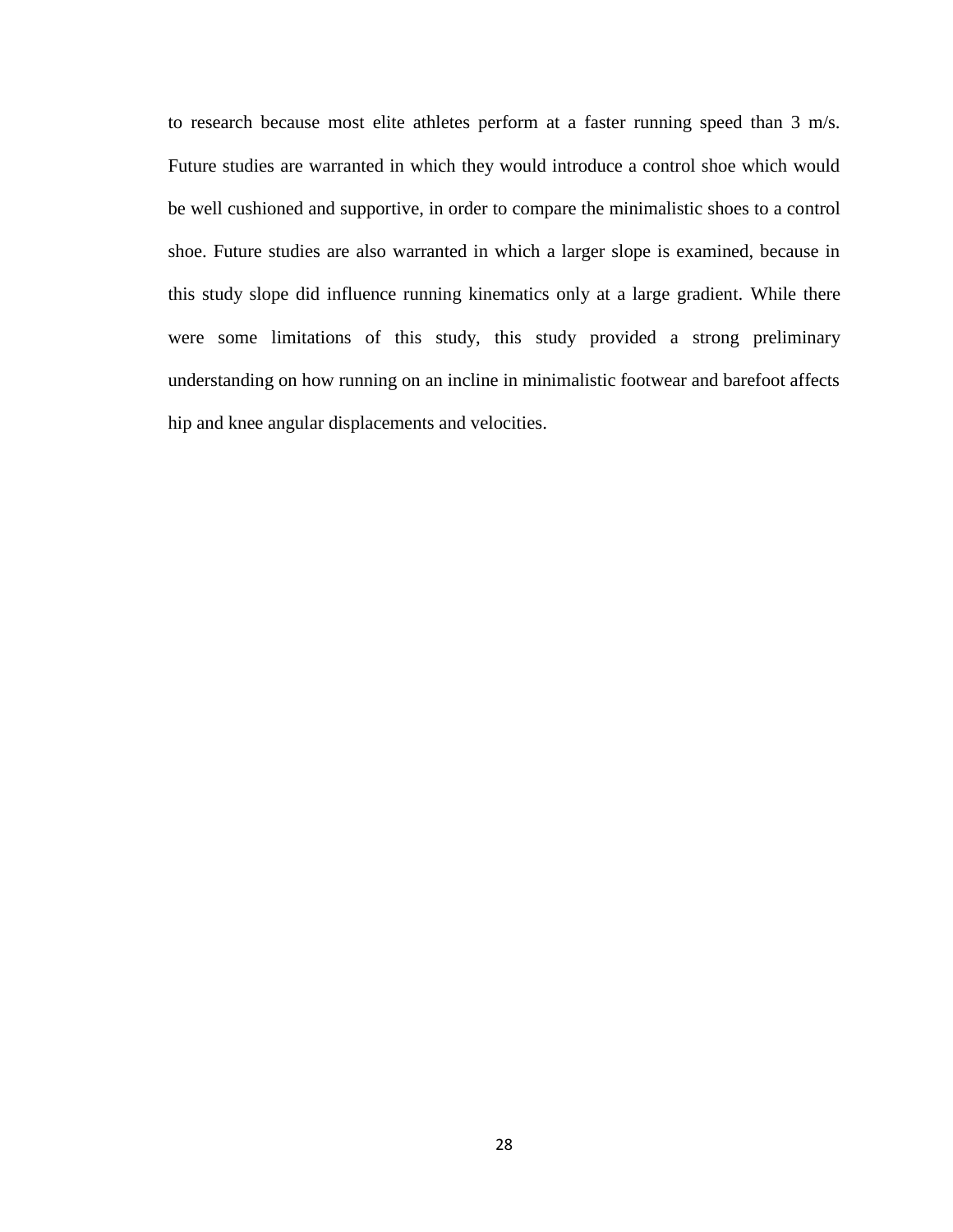#### **Conclusion**

In this study the hip and knee motions were examined with five elite female runners. Each runner ran in two types of minimalist shoes (Nike Free Run and Vibram FiveFingers) and in a barefoot condition on a flat treadmill, 4%, and 8% inclines at 3 m/s. From the results, this study found that there was a significant difference between the 0% and 8% slopes during the heel strike phase of gait in respect to the hip flexion angles. A significant difference between the 0% and 8% slopes during the mid support phase of gait in respect to the knee flexion angles was also found. The results of this study also found that there were significant differences found between the barefoot and Nike shoes and the Vibram and Nike shoes at the mid support phase in the knee flexion angles. A significant difference was found between the barefoot and Nike shoe during the mid support phase in the hip flexion angles. No significant differences were found in either slope or shoe during the toe off phase in regards to the hip or knee joint motion.

Overall, when looking at the phases of the gait cycle, the current study has found that the mid support phase of gait is the most crucial phase of gait. The toe off phase was found to be the least important phase of gait to be examined. Running slope is also important because the slope can affect the running kinematics when the gradient is substantial (0% to 8%). It is critical that when developing new footwear that the mid support phase should be the most important phase of gait to be examined, particularly in respect to the knee joint.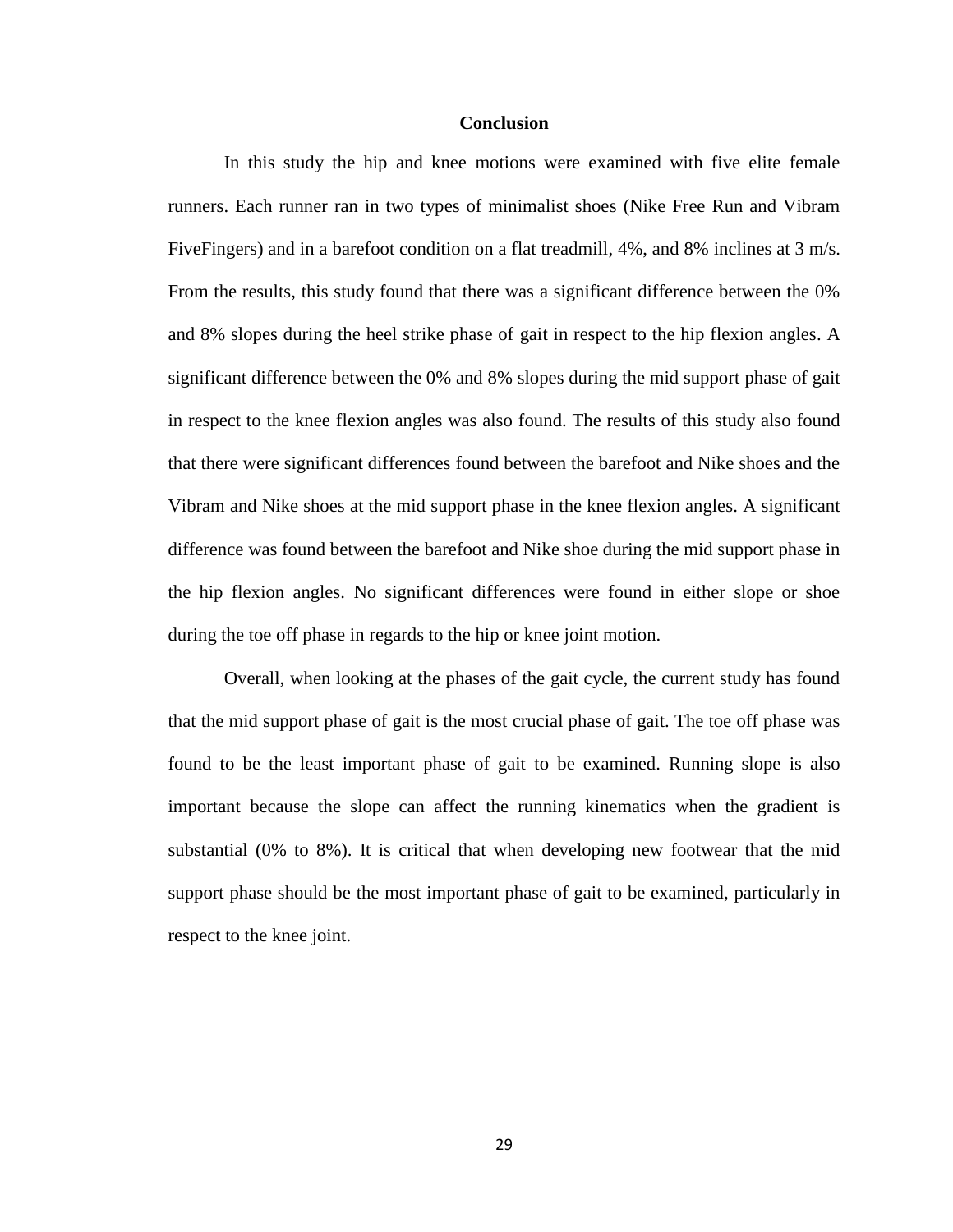#### **References**

American Council on Exercise. (2011). *Fitness Business Canada,* 11.

- Besier, T.F., Lloyd, D.G., Cochrane, J.L., & Ackland, T.R. (2001). External loading of the knee joint during running and cutting maneuvers. *Medicine & Science in Sports & Exercise, 33*(7), 1168-1175.
- Ferber, R., Davis, I.M., Williams, D.S. (2003). Gender differences in lower extremity mechanics during running. *Clinical Biomechanics, 18*(4), 350-357.
- Gent, R.N. van Siem, D., Middelkoop, M. van Os, A.G. van Bierma-Zeinstra, S.M.A., & Koes, B.W. (2007). Incidence and determinants of lower extremity running injuries in long distance runners: a systematic review. *British Journal of Sports Medicine, 41*(8)*,* 469-480.
- Gottschall, J.S., & Kram, R. (2005). Ground reaction forces during downhill and uphill running. *Journal of Biomechanics, 38*(3)*,* 445-452.
- Griffiths, I. (2012). Choosing running shoes: the evidence behind the recommendations. *SportEX dynamics*, *33*(7), 28-33.
- Grimmer, S., Ernst, M., Gunther, M., & Blickhan, R. (2008). Running on uneven ground: leg adjustment to vertical steps and self-stability. *Journal of Experimental Biology, 211*(18), 2989-3000.
- Hardin, E.C., Van Den Bogert, A.J., & Hamill, J. (2004). Kinematic adaptations during running: effects of footwear, surface and duration. *Medicine & Science in Sports & Exercise, 36*(5), 838-844.
- Jones, P.R., Barton, C., & Morrissey, D. (2012). The re evolution of barefoot running: does it reduce injury? *SportEX Medicine*, *52*(4), 27-31.
- Levangie, P.K. & Norkin, C.C. (2001). *Joint structure and function: A comprehensive analysis*. Philadelphia, PA: F.A. Davis Company.
- Lewis, C.L., Sahrmann, S.A., & Moran, D.W. (2010). Effect of hip angle on anterior hip joint force during gait. *Gait Posture, 32*(4), 603-607.
- Li, L. Van Den Bogert, E.C.H., Caldwell, G.E., Van Emmerik, R.E.A., Hamill, J. (1999). Coordination patterns of walking and running at similar speed and stride frequency. *Human Movement Science, 18*(1)*,* 67-85.
- Lieberman, D.E. (2012). What we can learn about running from barefoot running: an evolutionary medical perspective. *Exercise and Sport Sciences Reviews, 40*(2), 63-72.